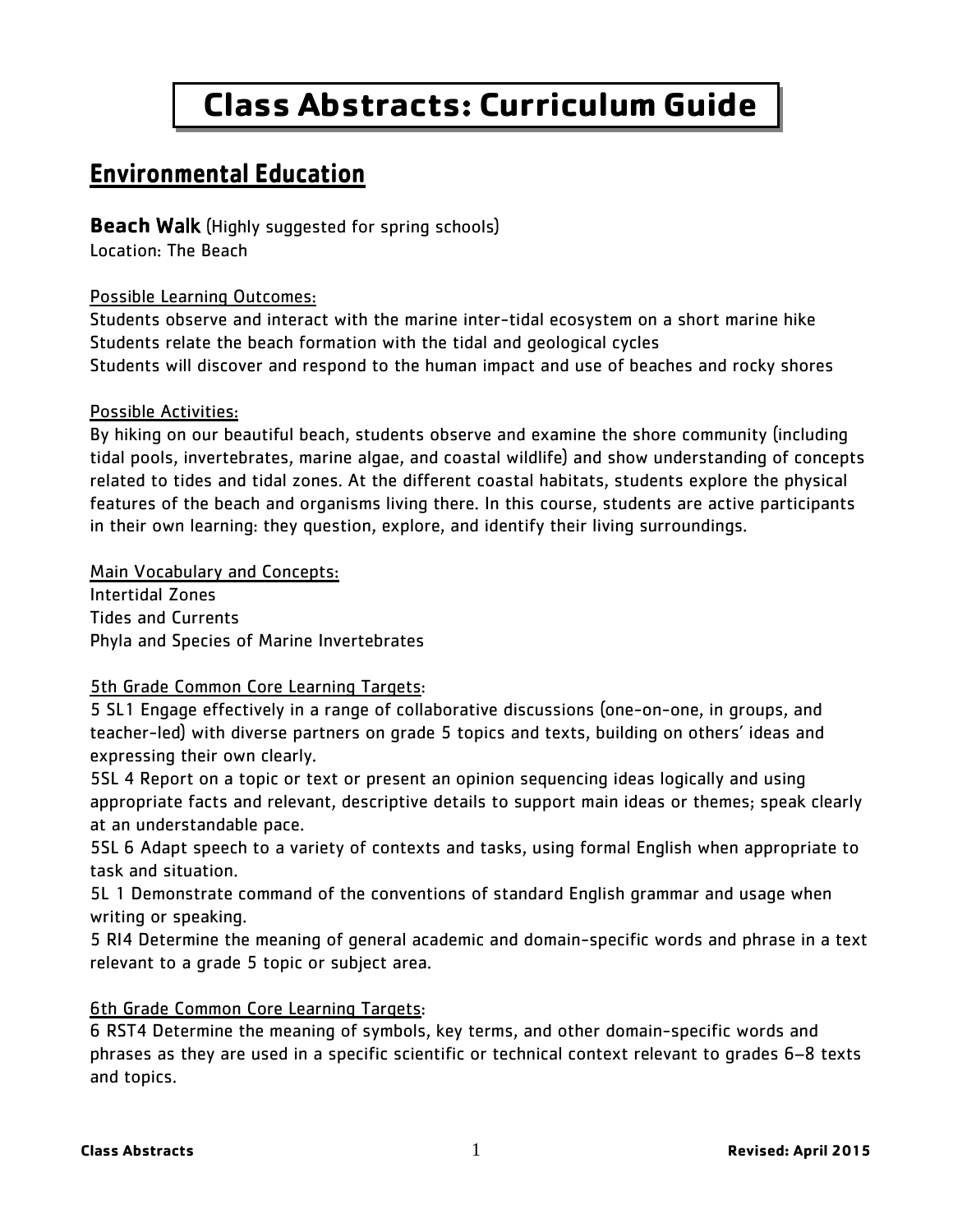6 WHST7 Conduct short research projects to answer a question (including a self-generated question), drawing on several sources and generating additional related, focused questions that allow for multiple avenues of exploration.

6 SL1 Engage effectively in a range of collaborative discussions (one-on-one, in groups, and teacher-led) with diverse partners on grade 6 topics, texts, and issues, building on others' ideas and expressing their own clearly.

6 SL4 Present claims and findings, sequencing ideas logically and using pertinent descriptions, facts, and details to accentuate main ideas or themes; use appropriate eye contact, adequate volume, and clear pronunciation.

6 NS5 Understand that positive and negative numbers are used together to describe quantities having opposite directions or values; use positive and negative numbers to represent quantities in real-world contexts, explaining the meaning of 0 in each situation.

6 NS8 Solve real-world and mathematical problems by graphing points in all four quadrants of the coordinate plane. Include use of coordinates and absolute value to find distances between points with the same first coordinate or the same second coordinate.

6 SP4 Display numerical data in plots on a number line, including dot plots, histograms, and box plots.

6 SP5 Summarize numerical data sets in relation to their context.

## Marine Invertebrates

Location: The Marine Center and the Beach

## Possible Learning Outcomes:

Students discover the characteristics of tidal zones and the animals living in them Students identify the adaptations of marine invertebrates common to the Puget Sound Students understand and draw connections among organisms in a marine food web and discuss role of plankton

Students discuss the effects of human impact and preservation of both local and global marine habitat

## Possible Activities:

Students meet creatures from the saltwater ecosystem. Through hands-on activities, students explore how marine invertebrates have adapted to different habitats and why these critters are suited to their habitats. Depending on the tides, students will identify and get to know creatures on the beach or in the Marine Center's touch tanks. Through interactive lessons, students will uncover the interconnectedness within the marine community.

Main Vocabulary And Concepts: Marine Invertebrate Habitat (sandy, rocky, muddy, and sub tidal) Niche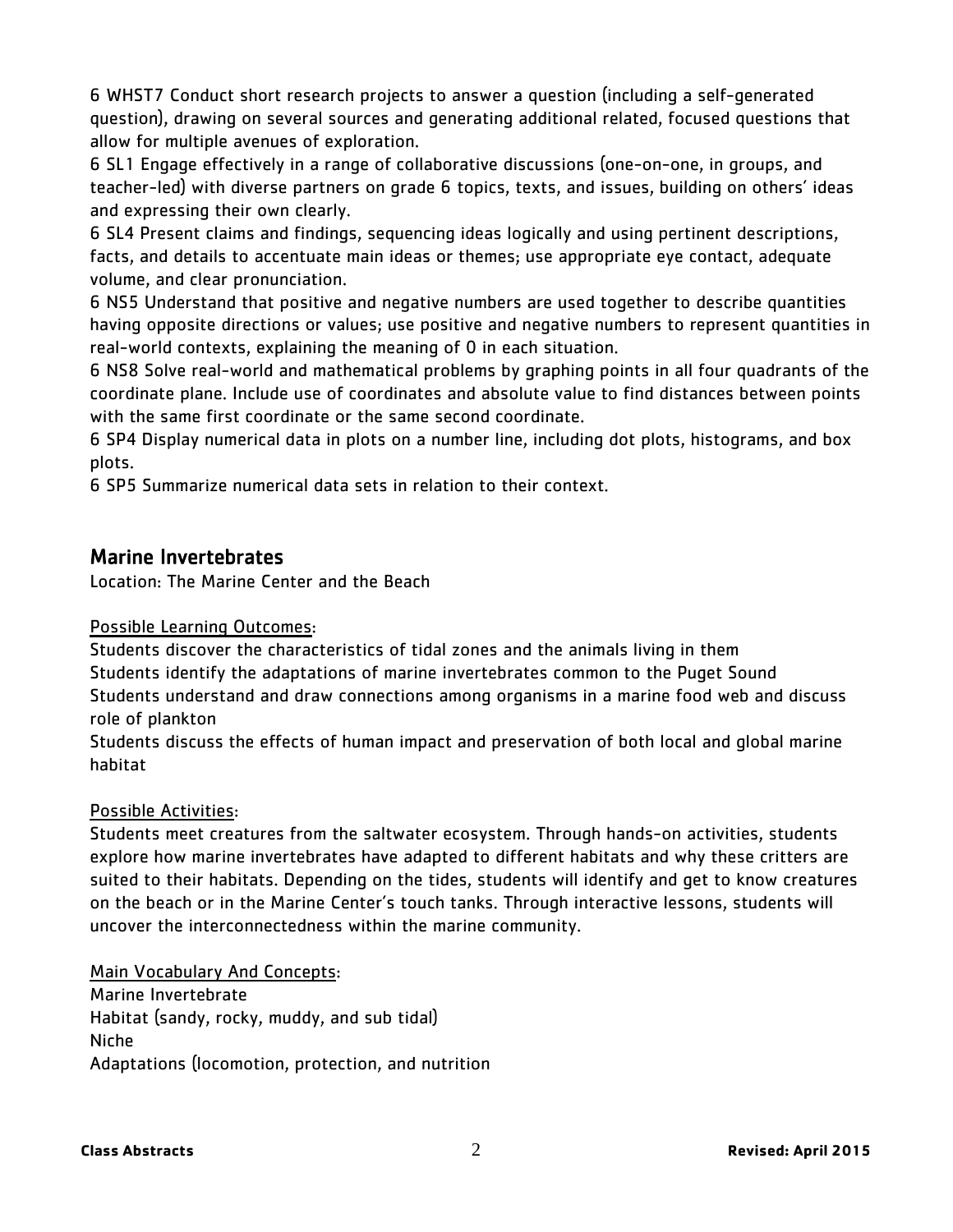5th Grade Common Core Learning Targets:

5 SL1 Engage effectively in a range of collaborative discussions (one-on-one, in groups, and teacher-led) with diverse partners on grade 5 topics and texts, building on others' ideas and expressing their own clearly.

5SL 4 Report on a topic or text or present an opinion sequencing ideas logically and using appropriate facts and relevant, descriptive details to support main ideas or themes; speak clearly at an understandable pace.

5SL 6 Adapt speech to a variety of contexts and tasks, using formal English when appropriate to task and situation.

5L 1 Demonstrate command of the conventions of standard English grammar and usage when writing or speaking.

5 RI4 Determine the meaning of general academic and domain-specific words and phrase in a text relevant to a grade 5 topic or subject area.

## 6th Grade Common Core Learning Targets:

6 RST4 Determine the meaning of symbols, key terms, and other domain-specific words and phrases as they are used in a specific scientific or technical context relevant to grades 6–8 texts and topics.

6 WHST7 Conduct short research projects to answer a question (including a self-generated question), drawing on several sources and generating additional related, focused questions that allow for multiple avenues of exploration.

6 SL1 Engage effectively in a range of collaborative discussions (one-on-one, in groups, and teacher-led) with diverse partners on grade 6 topics, texts, and issues, building on others' ideas and expressing their own clearly.

6 SL4 Present claims and findings, sequencing ideas logically and using pertinent descriptions, facts, and details to accentuate main ideas or themes; use appropriate eye contact, adequate volume, and clear pronunciation.

6 NS5 Understand that positive and negative numbers are used together to describe quantities having opposite directions or values; use positive and negative numbers to represent quantities in real-world contexts, explaining the meaning of 0 in each situation.

## Marine Investigation

Location: The Beach or Marine Center

## Possible Learning Outcomes:

Students observe and interact with the marine intertidal ecosystem on a short marine hike Students ask their own questions and design an investigation to perform on the beach Students collect and analyze data on the beach.

## POSSIBLE ACTIVITIES:

Students can participate in a variety of investigation options on the beach or in the Marine Center. The level of inquiry in the investigation will depend on the prior experience of the students in scientific investigation. Collaboration between the classroom teacher and the Colman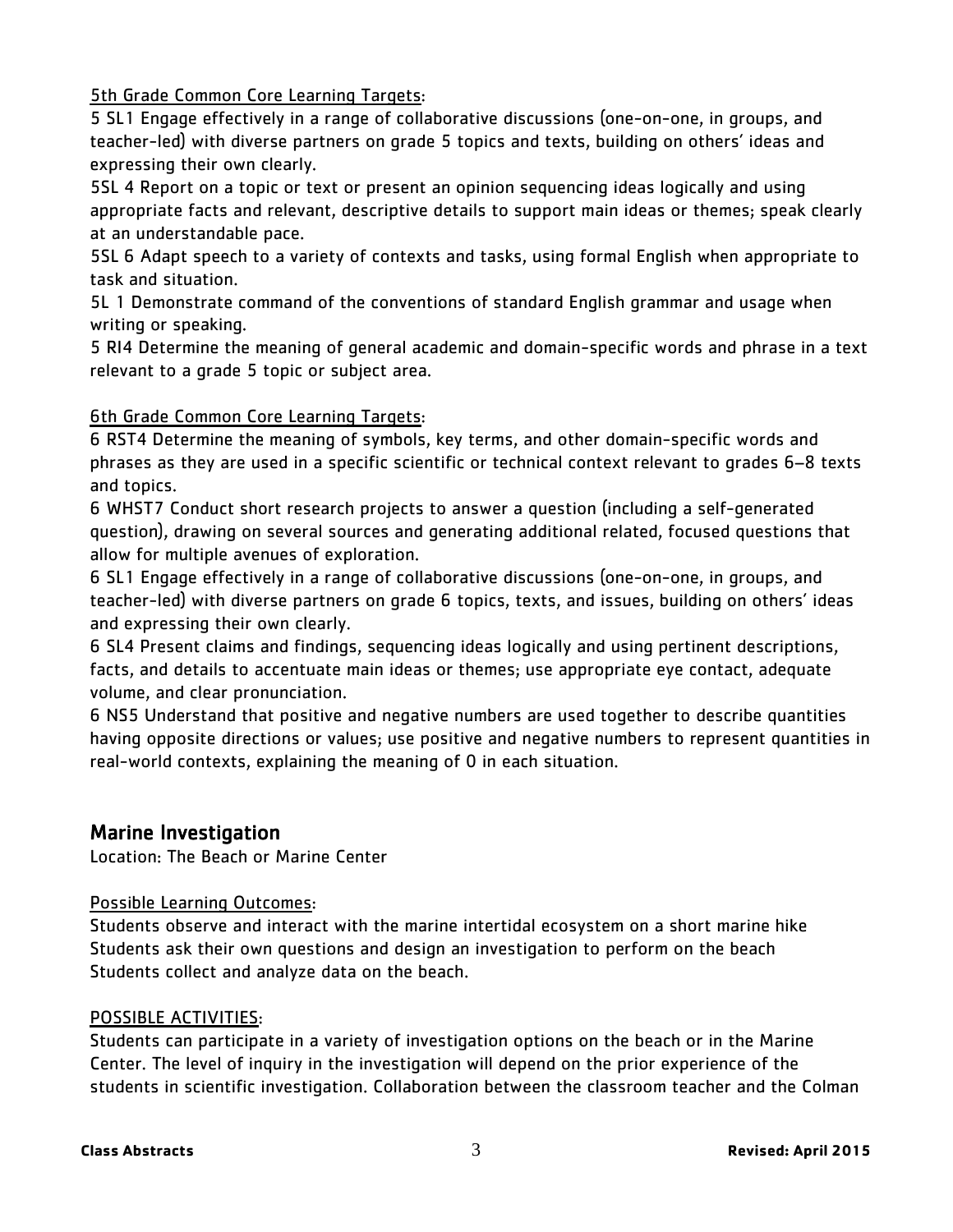Director prior to camp will help guide the experience. Students can collect data about species presence and contribute to the Nature Mapping database.

Main Vocabulary And Concepts: Intertidal Zones Parts of a beach Species found on the beach

## 5th Grade Common Core Learning Targets:

5 G2 Represent real world and mathematical problems by graphing points in the first quadrant of the coordinate plane and interpret coordinate values of points in the context of the situation. 5 SL1 Engage effectively in a range of collaborative discussions (one-on-one, in groups, and teacher-led) with diverse partners on grade 5 topics and texts, building on others' ideas and expressing their own clearly.

5SL 4 Report on a topic or text or present an opinion sequencing ideas logically and using appropriate facts and relevant, descriptive details to support main ideas or themes; speak clearly at an understandable pace.

5SL 6 Adapt speech to a variety of contexts and tasks, using formal English when appropriate to task and situation.

5L 1 Demonstrate command of the conventions of standard English grammar and usage when writing or speaking.

5 RI4 Determine the meaning of general academic and domain-specific words and phrase in a text relevant to a grade 5 topic or subject area.

## 6th Grade Common Core Learning Targets:

6 RST4 Determine the meaning of symbols, key terms, and other domain-specific words and phrases as they are used in a specific scientific or technical context relevant to grades 6–8 texts and topics.

6 RST 3 Follow precisely a multistep procedure when carrying out experiments, taking measurements, or performing technical tasks.

6 WHST7 Conduct short research projects to answer a question (including a self-generated question), drawing on several sources and generating additional related, focused questions that allow for multiple avenues of exploration.

6 SL1 Engage effectively in a range of collaborative discussions (one-on-one, in groups, and teacher-led) with diverse partners on grade 6 topics, texts, and issues, building on others' ideas and expressing their own clearly.

6 SL4 Present claims and findings, sequencing ideas logically and using pertinent descriptions, facts, and details to accentuate main ideas or themes; use appropriate eye contact, adequate volume, and clear pronunciation.

6 NS5 Understand that positive and negative numbers are used together to describe quantities having opposite directions or values; use positive and negative numbers to represent quantities in real-world contexts, explaining the meaning of 0 in each situation.

6 NS8 Solve real-world and mathematical problems by graphing points in all four quadrants of the coordinate plane. Include use of coordinates and absolute value to find distances between points with the same first coordinate or the same second coordinate.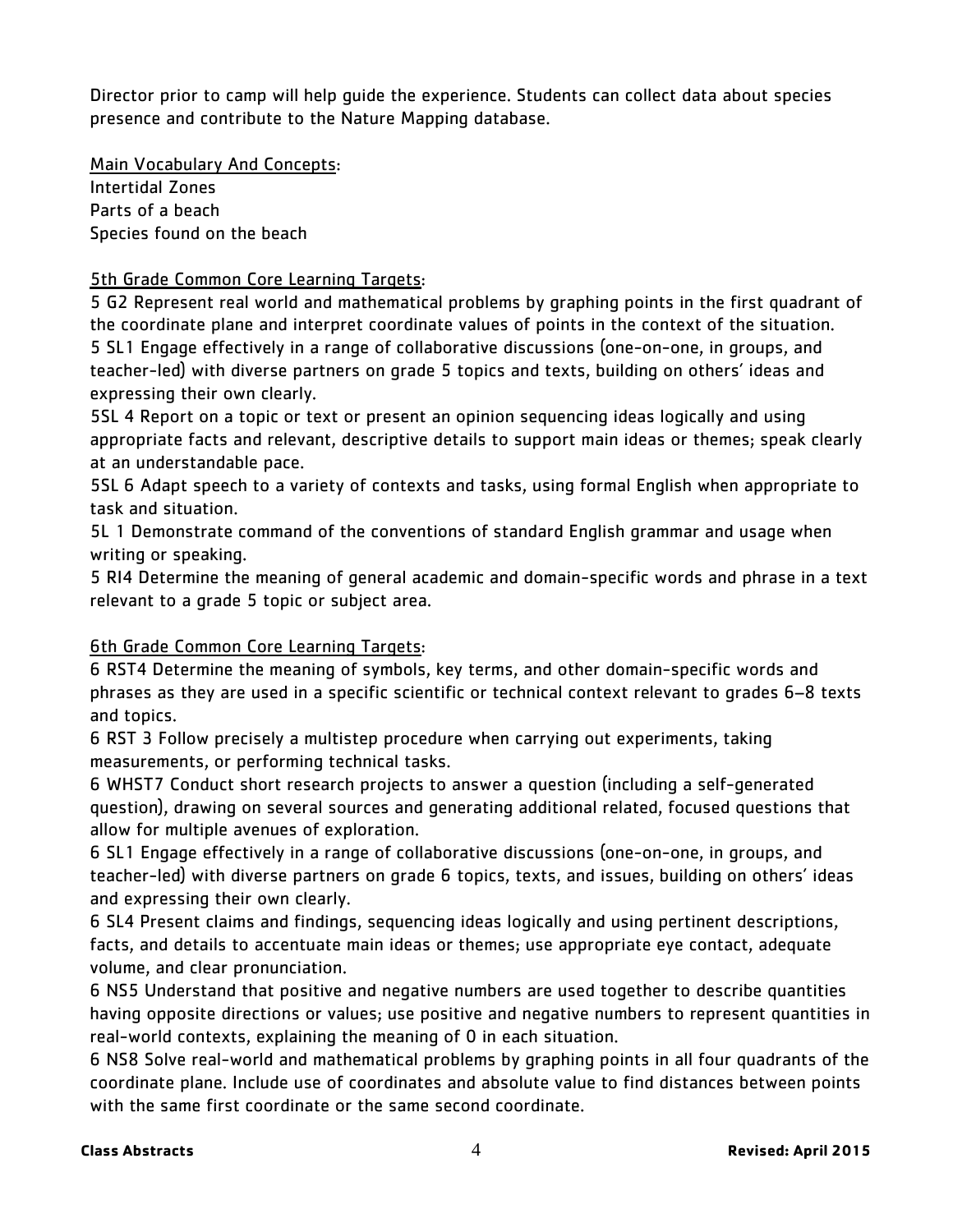6 SP4 Display numerical data in plots on a number line, including dot plots, histograms, and box plots.

6 SP5 Summarize numerical data sets in relation to their context.

## Squid Dissection

Location: Squid Lab (Morris Room)

## Possible Learning Outcomes:

Students learn the internal and external anatomy of a squid.

Explore some of the Phyla of Marine Invertebrates present in the Puget Sound. Discover, recognize and discuss squid adaptations that make the animal suited for survival in an aquatic environment.

## Possible Activities:

Students will learn various steps of hygienic and safe dissection by observing an instructor dissecting a large squid. Students will then have a chance to dissect a market squid in pairs and will make and discuss observations about the external and intern anatomy of a squid. A discussion about various adaptations and ethics of dissection will be lead.

## Main Vocabulary And Concepts:

Adaptations Basic Anatomy Terminology Taxonomy Key Words

## 5th Grade Common Core Learning Targets:

5 SL1 Engage effectively in a range of collaborative discussions (one-on-one, in groups, and teacher-led) with diverse partners on grade 5 topics and texts, building on others' ideas and expressing their own clearly.

5 SL4 Report on a topic or text or present an opinion sequencing ideas logically and using appropriate facts and relevant, descriptive details to support main ideas or themes; speak clearly at an understandable pace.

5 SL6 Adapt speech to a variety of contexts and tasks, using formal English when appropriate to task and situation.

5 L1 Demonstrate command of the conventions of standard English grammar and usage when writing or speaking.

5 RI4 Determine the meaning of general academic and domain-specific words and phrase in a text relevant to a grade 5 topic or subject area.

## 6th Grade Common Core Learning Targets:

6 RST 3 Follow precisely a multistep procedure when carrying out experiments, taking measurements, or performing technical tasks.

6 RST4 Determine the meaning of symbols, key terms, and other domain-specific words and phrases as they are used in a specific scientific or technical context relevant to grades 6–8 texts and topics.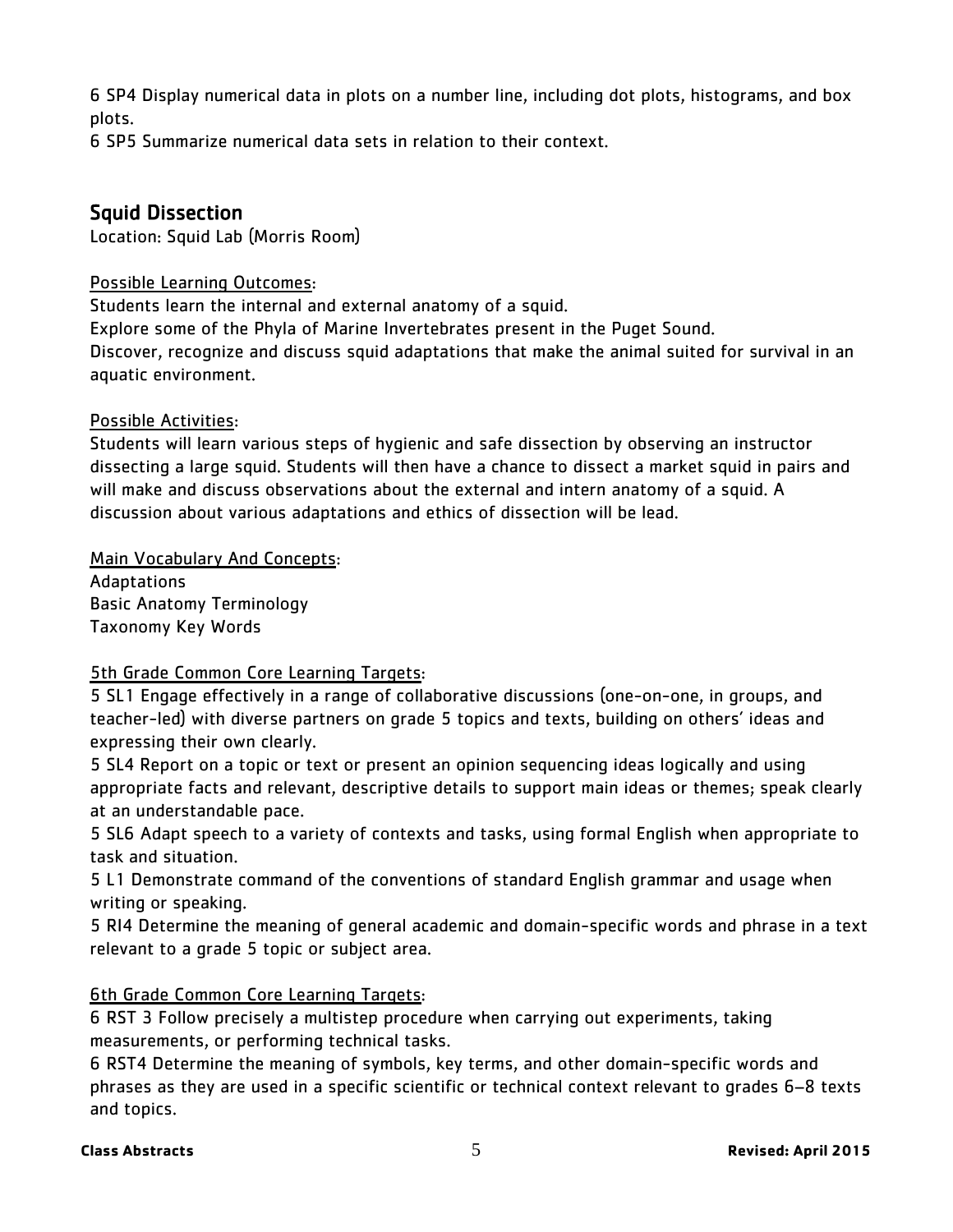6 WHST7 Conduct short research projects to answer a question (including a self-generated question), drawing on several sources and generating additional related, focused questions that allow for multiple avenues of exploration.

6 SL1 Engage effectively in a range of collaborative discussions (one-on-one, in groups, and teacher-led) with diverse partners on grade 6 topics, texts, and issues, building on others' ideas and expressing their own clearly.

6 SL4 Present claims and findings, sequencing ideas logically and using pertinent descriptions, facts, and details to accentuate main ideas or themes; use appropriate eye contact, adequate volume, and clear pronunciation.

## Pacific Salmon

Location: The Lagoon, the Marine Center, or the Beach

## Possible Learning Outcomes:

Students describe the life cycle of the Pacific salmon (egg, alevin, fry, smolt, and, adult) Students are introduced to the unique physical adaptations salmon make between fresh and salt water environment

Students discover the importance of salmon within the food chain and be able to describe the predator and prey relations involving salmon

Students discuss human impact and its effect on the spawning grounds and home streams of Pacific salmon

## Possible Activities:

Students have the opportunity to learn about salmon development at different stages of their lives. Through active role-playing and lessons, students experience the life cycle of the salmon, learn of salmons' physical adaptations, and understand salmons' role in the food chain. Students can become more involved and informed in the lives and experiences of salmon.

Main Vocabulary And Concepts: Life Cycle

Physical Adaptations Food Chain

## 5th Grade Common Core Learning Targets:

5 SL1 Engage effectively in a range of collaborative discussions (one-on-one, in groups, and teacher-led) with diverse partners on grade 5 topics and texts, building on others' ideas and expressing their own clearly.

5SL 4 Report on a topic or text or present an opinion sequencing ideas logically and using appropriate facts and relevant, descriptive details to support main ideas or themes; speak clearly at an understandable pace.

5SL 6 Adapt speech to a variety of contexts and tasks, using formal English when appropriate to task and situation.

5L 1 Demonstrate command of the conventions of standard English grammar and usage when writing or speaking.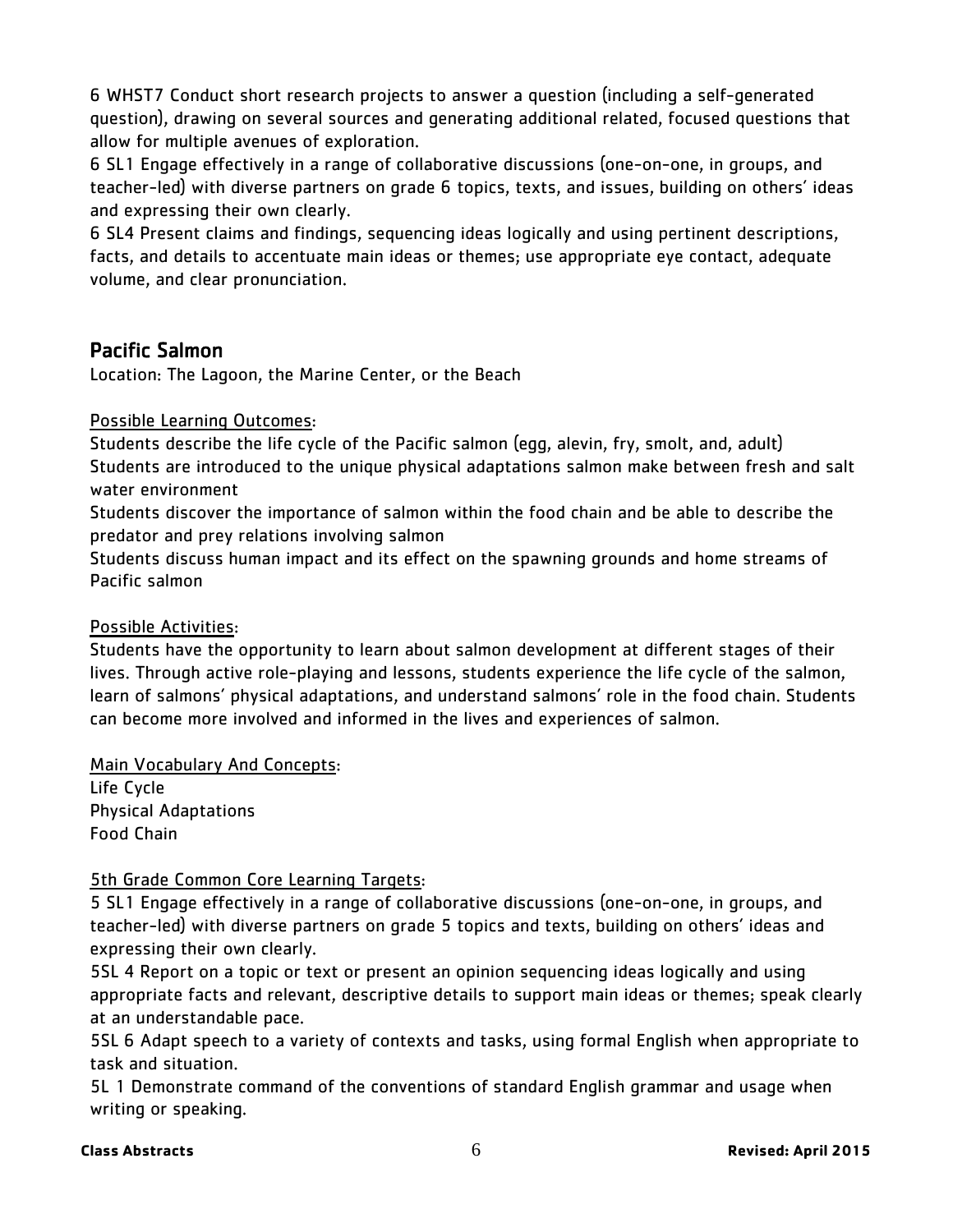5 RI4 Determine the meaning of general academic and domain-specific words and phrase in a text relevant to a grade 5 topic or subject area.

## 6th Grade Common Core Learning Targets:

6 RST4 Determine the meaning of symbols, key terms, and other domain-specific words and phrases as they are used in a specific scientific or technical context relevant to grades 6–8 texts and topics.

6 WHST7 Conduct short research projects to answer a question (including a self-generated question), drawing on several sources and generating additional related, focused questions that allow for multiple avenues of exploration.

6 SL1 Engage effectively in a range of collaborative discussions (one-on-one, in groups, and teacher-led) with diverse partners on grade 6 topics, texts, and issues, building on others' ideas and expressing their own clearly.

6 SL4 Present claims and findings, sequencing ideas logically and using pertinent descriptions, facts, and details to accentuate main ideas or themes; use appropriate eye contact, adequate volume, and clear pronunciation.

## Birds Of The Pacific Northwest

Location: The Forest and The lagoon

Possible Learning Outcomes:

Students explore a healthy bird habitat Students identify different species of birds found during exploration Students discuss bird adaptations and behaviors Students investigate predator/prey relationships

#### Possible Activities:

Students will examine characteristics of a healthy bird habitat at the lagoon and the forest and will observe birds in their natural habitat to discuss their behavior. Students will discuss the interdependence of birds and other species in the ecosystems they observe. They will explore adaptations through games, observation, and discussion. Students may also have the opportunity to investigate predator prey relationships through a dissection of an owl pellet.

Main Vocabulary And Concepts: **Diversity** Interdependence Habitat health Adaptations

## 5th Grade Common Core Learning Targets:

5 SL1 Engage effectively in a range of collaborative discussions (one-on-one, in groups, and teacher-led) with diverse partners on grade 5 topics and texts, building on others' ideas and expressing their own clearly.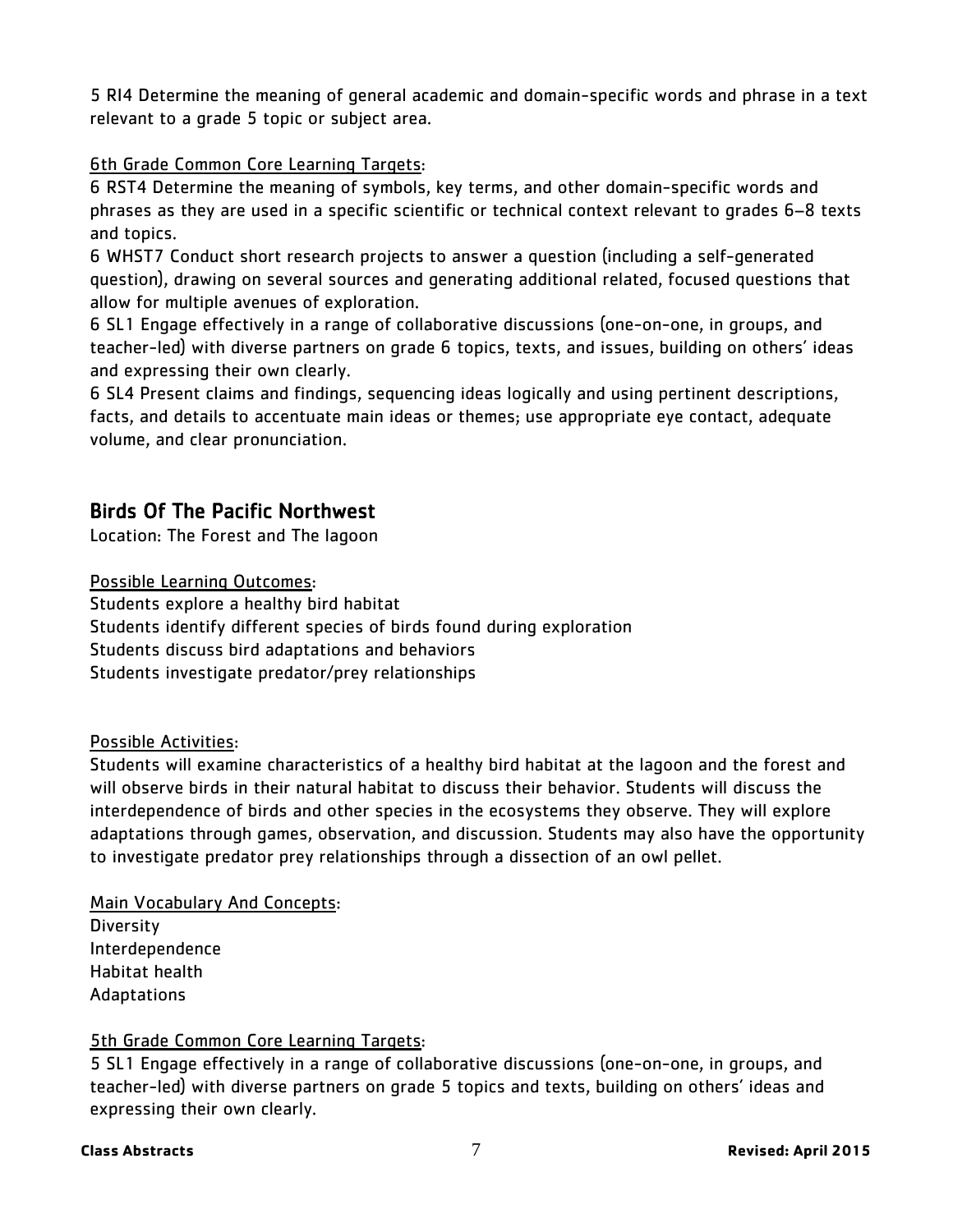5SL 4 Report on a topic or text or present an opinion sequencing ideas logically and using appropriate facts and relevant, descriptive details to support main ideas or themes; speak clearly at an understandable pace.

5SL 6 Adapt speech to a variety of contexts and tasks, using formal English when appropriate to task and situation.

5L 1 Demonstrate command of the conventions of standard English grammar and usage when writing or speaking.

5 RI4 Determine the meaning of general academic and domain-specific words and phrase in a text relevant to a grade 5 topic or subject area.

4-5 LS1B Plants and animals have different structures and behaviors that serve different functions.

4-5 LS1C Certain structures and behaviors enable plants and animals to respond to changes in their environment.

4-5 LS2A An ecosystem includes all of the populations of living organisms and nonliving physical factors in a given area. Living organisms depend on one another and the nonliving physical factors in their ecosystem to help them survive.

## 6th Grade Common Core Learning Targets:

6 RST4 Determine the meaning of symbols, key terms, and other domain-specific words and phrases as they are used in a specific scientific or technical context relevant to grades 6–8 texts and topics.

6 WHST7 Conduct short research projects to answer a question (including a self-generated question), drawing on several sources and generating additional related, focused questions that allow for multiple avenues of exploration.

6 SL1 Engage effectively in a range of collaborative discussions (one-on-one, in groups, and teacher-led) with diverse partners on grade 6 topics, texts, and issues, building on others' ideas and expressing their own clearly.

6 SL4 Present claims and findings, sequencing ideas logically and using pertinent descriptions, facts, and details to accentuate main ideas or themes; use appropriate eye contact, adequate volume, and clear pronunciation.

## Forest Ecology

Location: Forested Areas

## Possible Learning Outcomes:

Students learn some basic botanical identifications and plant anatomy.

Students are exposed to the cycle of the forest succession as a process of a healthy forest Students analyze how species function as individuals and as part of a larger system in the forest community

## Possible Activities:

Students explore Colman's forests and woodland ecosystems to learn about different forest communities. Students will study examples of competition and adaptation to discuss cycles of forest succession. Along with seeing the forest as a whole, interdependent, ever-changing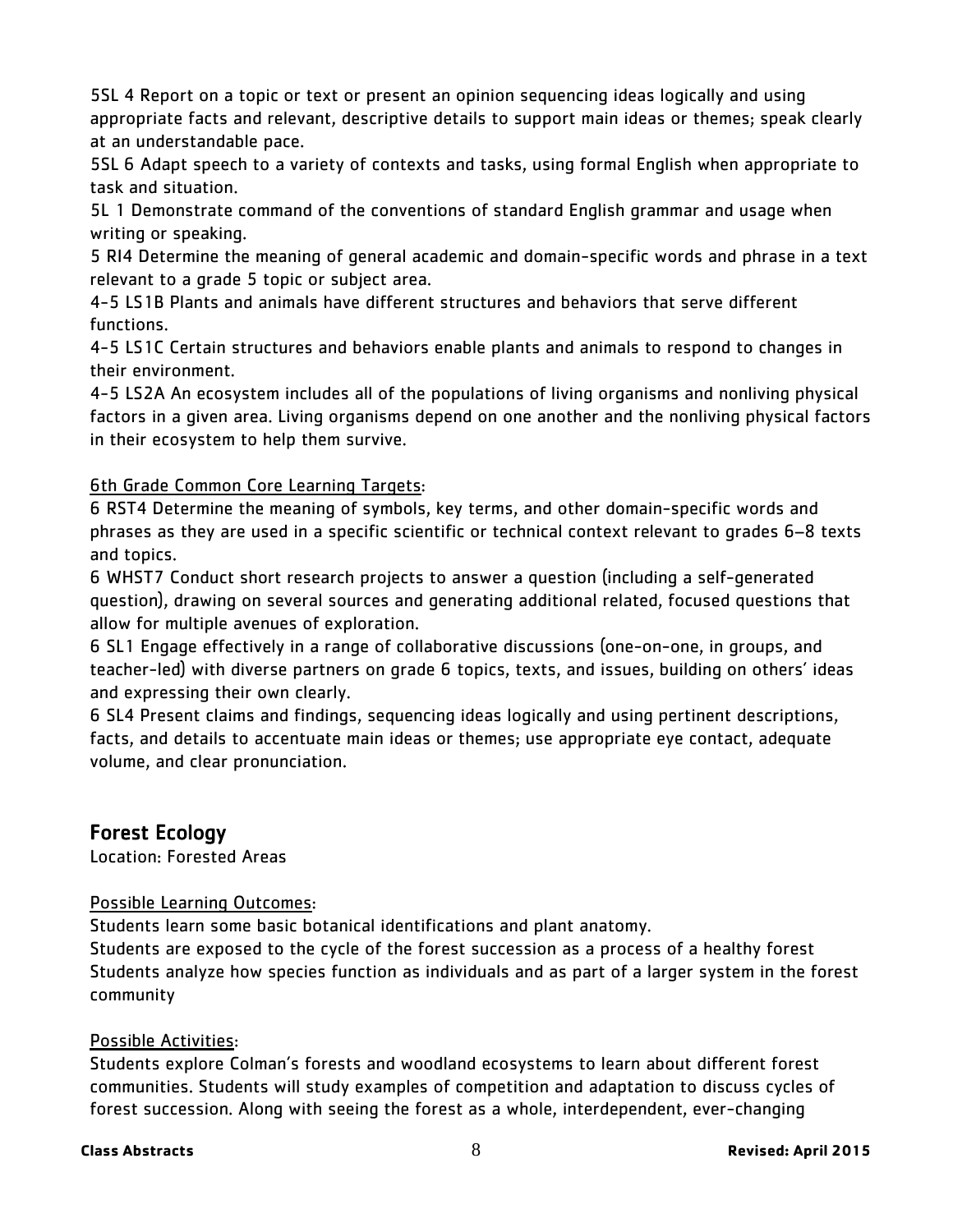community, students play games and participate in activities to learn about the concepts of food chains, tree functions, and animal adaptations.

Main Vocabulary And Concepts: **Biodiversity** Forest Succession Human Impact and Disturbances

## 5th Grade Common Core Learning Targets:

5 SL1 Engage effectively in a range of collaborative discussions (one-on-one, in groups, and teacher-led) with diverse partners on grade 5 topics and texts, building on others' ideas and expressing their own clearly.

5 SL4 Report on a topic or text or present an opinion sequencing ideas logically and using appropriate facts and relevant, descriptive details to support main ideas or themes; speak clearly at an understandable pace.

5 SL6 Adapt speech to a variety of contexts and tasks, using formal English when appropriate to task and situation.

5 L1 Demonstrate command of the conventions of standard English grammar and usage when writing or speaking.

5 RI4 Determine the meaning of general academic and domain-specific words and phrase in a text relevant to a grade 5 topic or subject area.

## 6th Grade Common Core Learning Targets:

6 RST 3 Follow precisely a multistep procedure when carrying out experiments, taking measurements, or performing technical tasks.

6 RST4 Determine the meaning of symbols, key terms, and other domain-specific words and phrases as they are used in a specific scientific or technical context relevant to grades 6–8 texts and topics.

6 WHST7 Conduct short research projects to answer a question (including a self-generated question), drawing on several sources and generating additional related, focused questions that allow for multiple avenues of exploration.

6 SL1 Engage effectively in a range of collaborative discussions (one-on-one, in groups, and teacher-led) with diverse partners on grade 6 topics, texts, and issues, building on others' ideas and expressing their own clearly.

6 SL4 Present claims and findings, sequencing ideas logically and using pertinent descriptions, facts, and details to accentuate main ideas or themes; use appropriate eye contact, adequate volume, and clear pronunciation.

6 NS5 Understand that positive and negative numbers are used together to describe quantities having opposite directions or values; use positive and negative numbers to represent quantities in real-world contexts, explaining the meaning of 0 in each situation.

## Plant Exploration

Location: Forested Areas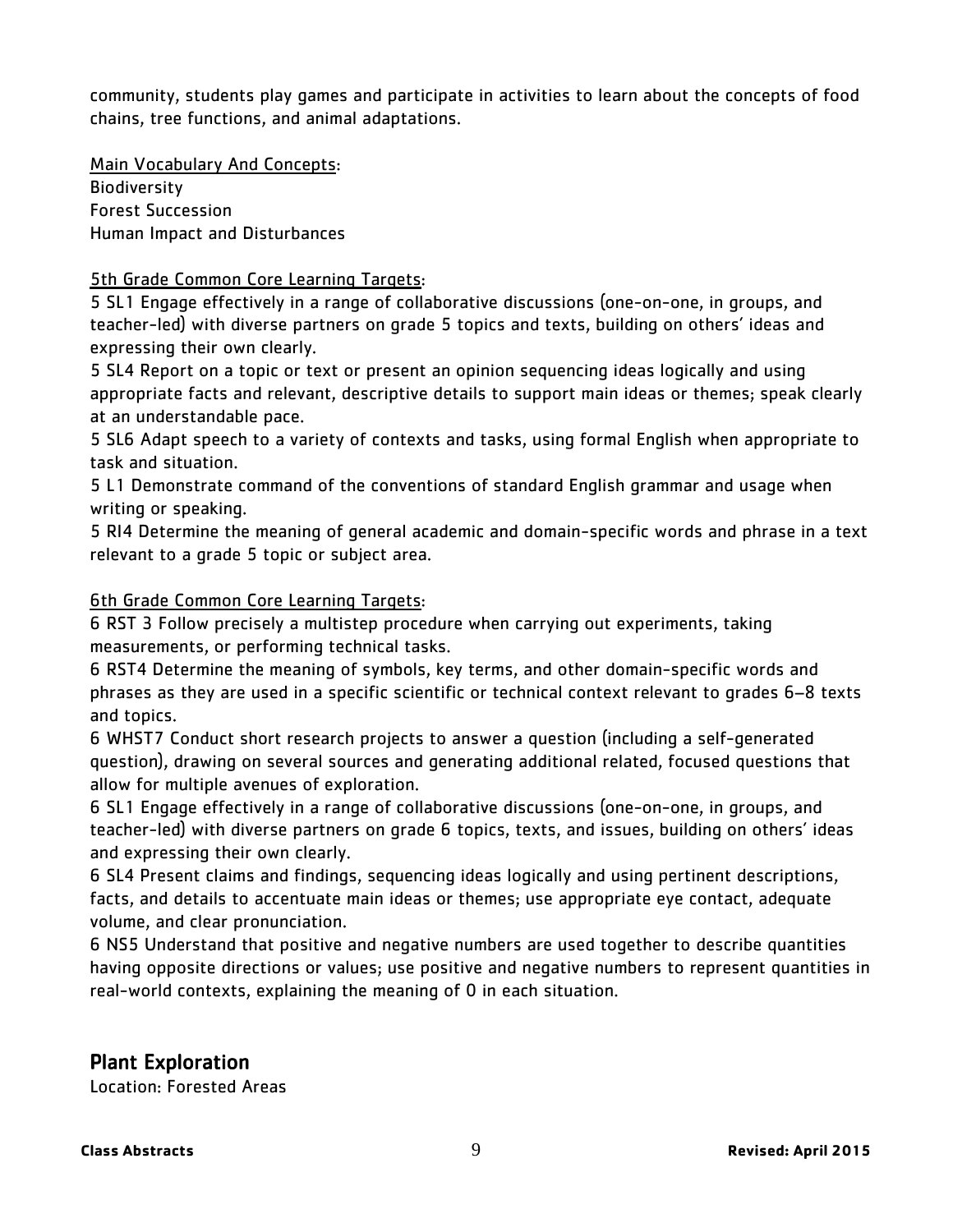Possible Learning Outcomes:

Students learn some basic botanical identification. Students explore historical and common uses of individual species. Students sharpen sensory awareness of forest community.

## Possible Activities:

Students explore Colman's forests, exploring both native and non-native species. Students have the opportunity to be the expert through the Each-One-Teach-One curriculum. Students participate in sensory activities, allowing them the opportunity to experience the forest individually through imaginative instructions. Students will study examples of competition and adaptation to discuss cycles of forest succession.

## Main Vocabulary And Concepts:

Native and Non-native species Plant Identification Sensory awareness

## 5th Grade Common Core Learning Targets:

5 SL1 Engage effectively in a range of collaborative discussions (one-on-one, in groups, and teacher-led) with diverse partners on grade 5 topics and texts, building on others' ideas and expressing their own clearly.

5 SL4 Report on a topic or text or present an opinion sequencing ideas logically and using appropriate facts and relevant, descriptive details to support main ideas or themes; speak clearly at an understandable pace.

5 SL6 Adapt speech to a variety of contexts and tasks, using formal English when appropriate to task and situation.

5 L1 Demonstrate command of the conventions of standard English grammar and usage when writing or speaking.

5 RI4 Determine the meaning of general academic and domain-specific words and phrase in a text relevant to a grade 5 topic or subject area.

## 6th Grade Common Core Learning Targets:

6 RST4 Determine the meaning of symbols, key terms, and other domain-specific words and phrases as they are used in a specific scientific or technical context relevant to grades 6–8 texts and topics.

6 WHST7 Conduct short research projects to answer a question (including a self-generated question), drawing on several sources and generating additional related, focused questions that allow for multiple avenues of exploration.

6 SL1 Engage effectively in a range of collaborative discussions (one-on-one, in groups, and teacher-led) with diverse partners on grade 6 topics, texts, and issues, building on others' ideas and expressing their own clearly.

6 SL4 Present claims and findings, sequencing ideas logically and using pertinent descriptions, facts, and details to accentuate main ideas or themes; use appropriate eye contact, adequate volume, and clear pronunciation.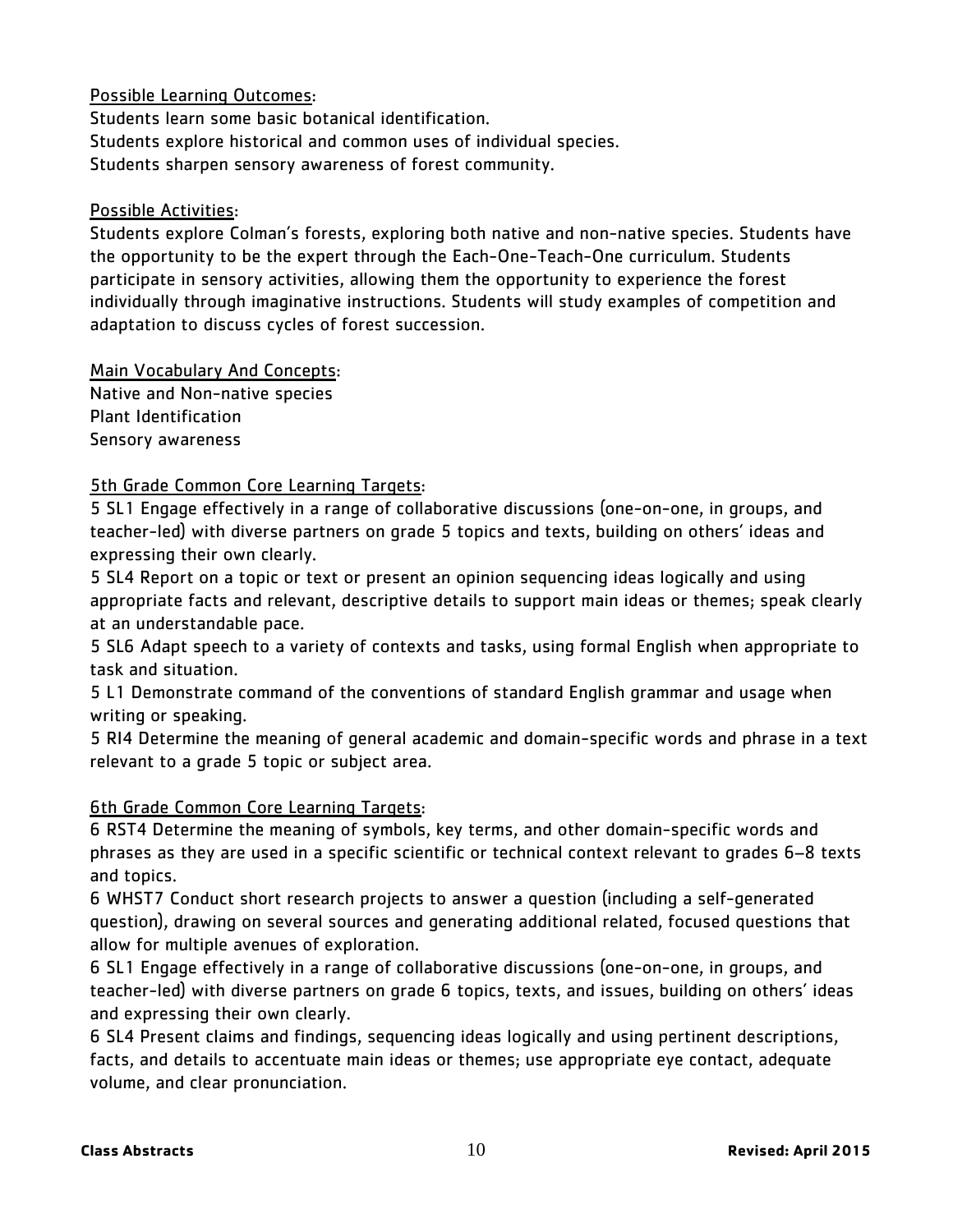## Micro-Forest

Location: Forest

## Possible Learning Outcomes:

Understand the importance of decomposition in the ecological processes of the forest. Explore the roles played by other inhabitants of the forest floor such as insects, slugs, amphibians, and small mammals.

Identify and differentiate between fungi, lichen, and moss.

#### Possible Activities:

Students may spend time exploring the forest floor and exploring found insects, slugs, amphibian, and fungi under magnifying glasses. Student may discuss the process of soil formation. Students may play a tag game to illustrate the roles of decomposers, producers, and consumers. Students may examine various aspects of the soil and undergrowth by building mini-national parks then "guide" other students through their park explaining the feature, habitats, and niches that exist there.

Main Vocabulary And Concepts: **Decomposition** Decomposer, Consumer, Producer Habitat, Community, Niche, Ecosystem Soil Formation

5th Grade Common Core Learning Targets:

5 SL1 Engage effectively in a range of collaborative discussions (one-on-one, in groups, and teacher-led) with diverse partners on grade 5 topics and texts, building on others' ideas and expressing their own clearly.

5 SL4 Report on a topic or text or present an opinion sequencing ideas logically and using appropriate facts and relevant, descriptive details to support main ideas or themes; speak clearly at an understandable pace.

5 SL6 Adapt speech to a variety of contexts and tasks, using formal English when appropriate to task and situation.

5 L1 Demonstrate command of the conventions of standard English grammar and usage when writing or speaking.

5 RI4 Determine the meaning of general academic and domain-specific words and phrase in a text relevant to a grade 5 topic or subject area.

4-5 ES2D Soils are formed by weathering and erosion, decay of plant matter, transport by rain through streams and rivers, and deposition of sediments in valleys, riverbeds, and lakes.

4-5 ES2E Soils are often found in layers, with each layer having a different chemical composition and different physical properties.

4-5 LS2A An ecosystem includes all of the populations of living organisms and nonliving physical factors in a given area. Living organisms depend on one another and the nonliving physical factors in their ecosystem to help them survive.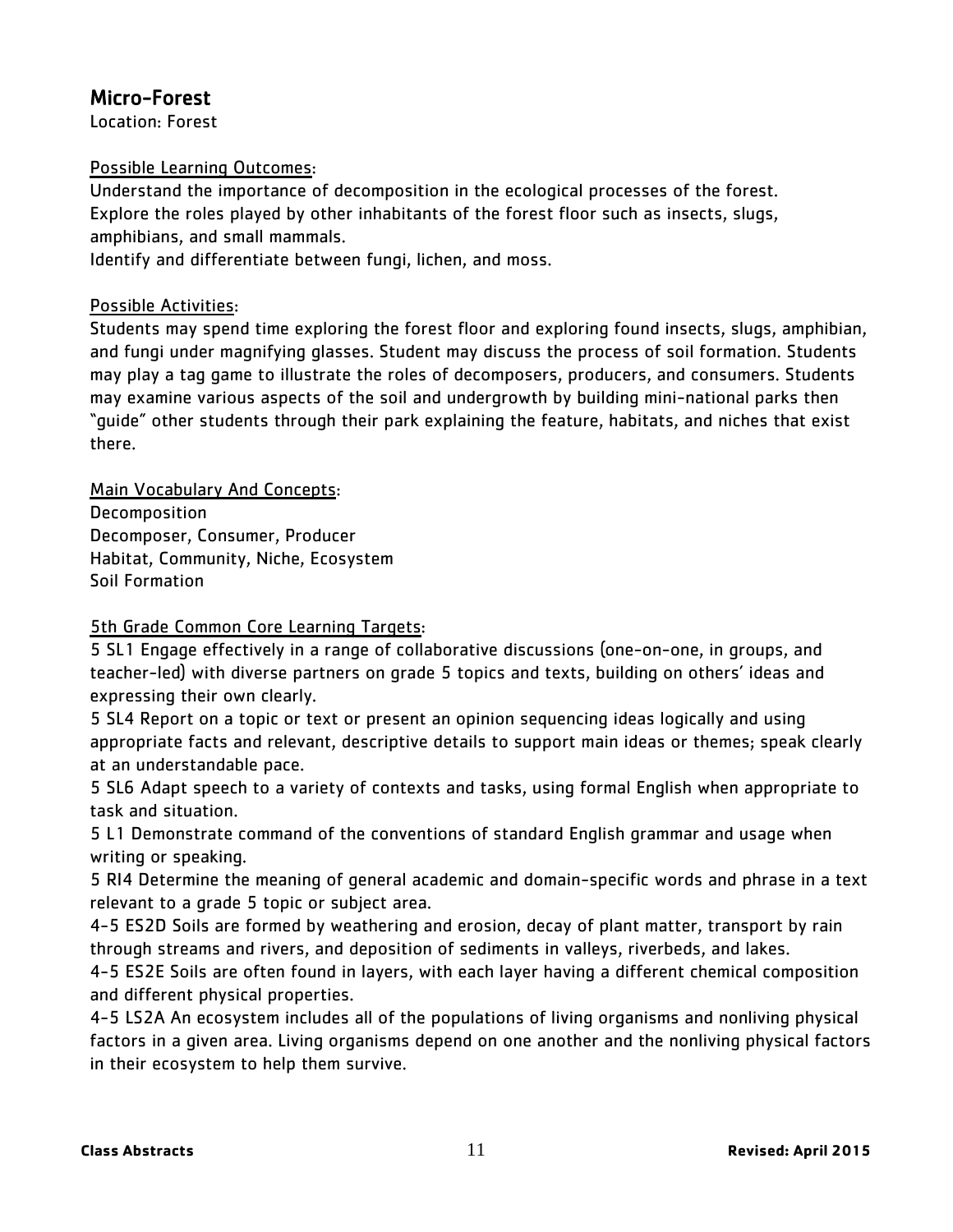4-5 LS2B Plants make their own food using energy from the sun. Animals get food energy by eating plants and/or other animals that eat plants. Plants make it possible for animals to use the energy of sunlight.

4-5 LS2C Plants and animals are related in food webs with producers (plants that make their own food), consumers (animals that eat producers and/or other animals), and decomposers (primarily bacteria and fungi) that break down wastes and dead organisms, and return nutrients to the soil. 4-5 LS2D Ecosystems can change slowly or rapidly. Big changes over a short period of time can have a major impact on the ecosystem and the populations of plants and animals living there. 4-5 LS2F People affect ecosystems both positively and negatively

## 6th Grade Common Core Learning Targets:

6 RST4 Determine the meaning of symbols, key terms, and other domain-specific words and phrases as they are used in a specific scientific or technical context relevant to grades 6–8 texts and topics.

6 SL1 Engage effectively in a range of collaborative discussions (one-on-one, in groups, and teacher-led) with diverse partners on grade 6 topics, texts, and issues, building on others' ideas and expressing their own clearly.

6 SL4 Present claims and findings, sequencing ideas logically and using pertinent descriptions, facts, and details to accentuate main ideas or themes; use appropriate eye contact, adequate volume, and clear pronunciation.

6 NS5 Understand that positive and negative numbers are used together to describe quantities having opposite directions or values; use positive and negative numbers to represent quantities in real-world contexts, explaining the meaning of 0 in each situation.

## Life And Death In The Forest

Location: Forested Areas

## Possible Learning Outcomes:

Students discover how food chains and food pyramids are constructed

Students experience a predator-prey relationship and animal feeding patterns and strategies through role playing an herbivore, omnivore, or carnivore

Students understand human impact on animal habitats in terms of pesticide use and appropriation of territory

Students understand the key concepts of habitat

#### Possible Activities:

"Life and Death in the Forest" is an advanced hide and seek-style game that provides a fun venue for examining population dynamics. Students role-play herbivores, omnivores, and carnivores foraging for food and water to better understand predator-prey interactions. After the game, there is a debriefing session to recognize and evaluate students' animal-like strategies, their adaptations, and human impact in the food chain and forest.

Main Vocabulary And Concepts: Interdependence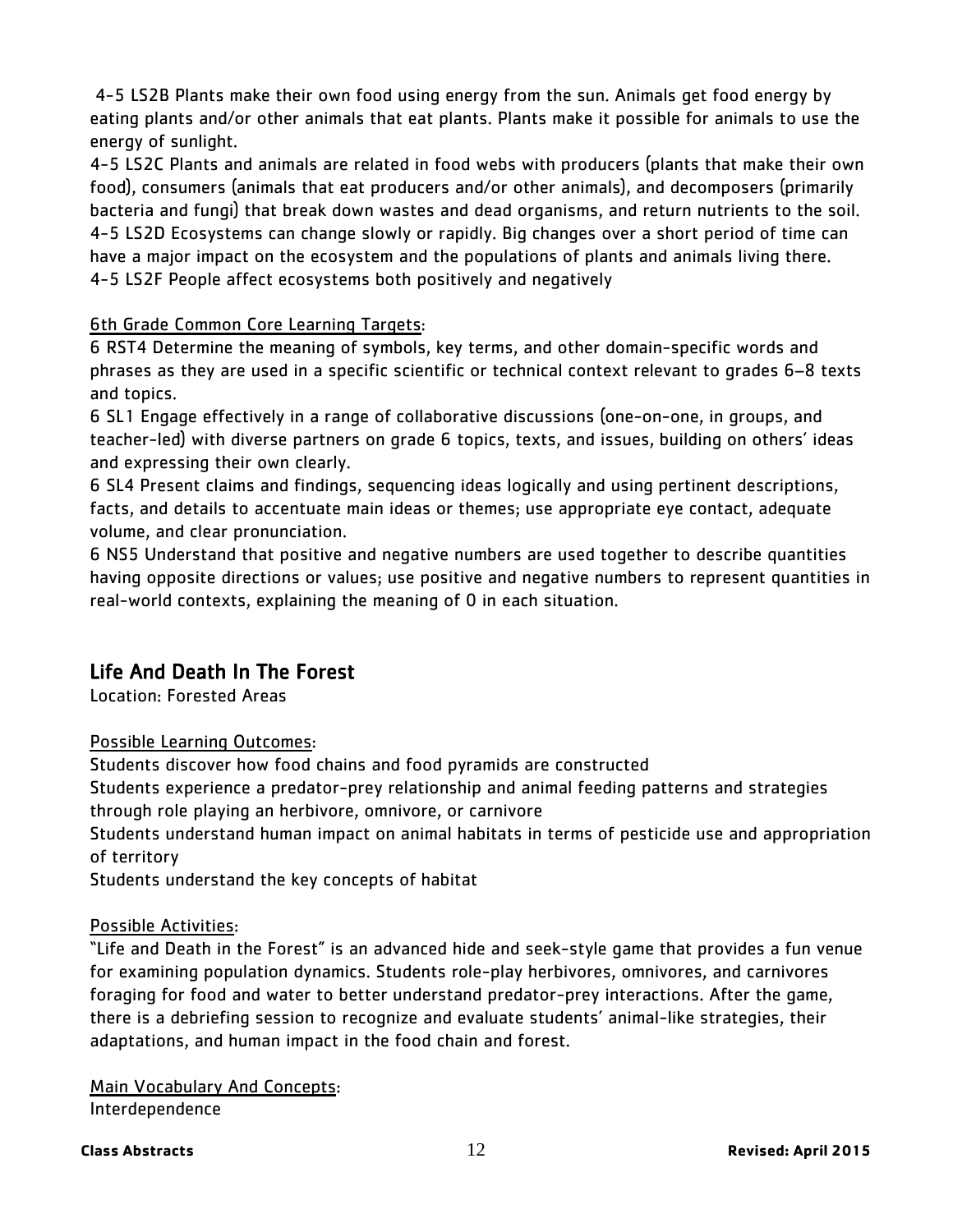Adaptations Food Web Habitat

## 5th Grade Common Core Learning Targets:

5 G2 Represent real world and mathematical problems by graphing points in the first quadrant of the coordinate plane and interpret coordinate values of points in the context of the situation. 5 SL1 Engage effectively in a range of collaborative discussions (one-on-one, in groups, and teacher-led) with diverse partners on grade 5 topics and texts, building on others' ideas and expressing their own clearly.

5 SL4 Report on a topic or text or present an opinion sequencing ideas logically and using appropriate facts and relevant, descriptive details to support main ideas or themes; speak clearly at an understandable pace.

5 SL6 Adapt speech to a variety of contexts and tasks, using formal English when appropriate to task and situation.

5 L1 Demonstrate command of the conventions of standard English grammar and usage when writing or speaking.

5 RI4 Determine the meaning of general academic and domain-specific words and phrase in a text relevant to a grade 5 topic or subject area.

## 6th Grade Common Core Learning Targets:

6 RST4 Determine the meaning of symbols, key terms, and other domain-specific words and phrases as they are used in a specific scientific or technical context relevant to grades 6–8 texts and topics.

6 WHST7 Conduct short research projects to answer a question (including a self-generated question), drawing on several sources and generating additional related, focused questions that allow for multiple avenues of exploration.

6 SL1 Engage effectively in a range of collaborative discussions (one-on-one, in groups, and teacher-led) with diverse partners on grade 6 topics, texts, and issues, building on others' ideas and expressing their own clearly.

6 SL4 Present claims and findings, sequencing ideas logically and using pertinent descriptions, facts, and details to accentuate main ideas or themes; use appropriate eye contact, adequate volume, and clear pronunciation.

6 NS5 Understand that positive and negative numbers are used together to describe quantities having opposite directions or values; use positive and negative numbers to represent quantities in real-world contexts, explaining the meaning of 0 in each situation.

6 NS8 Solve real-world and mathematical problems by graphing points in all four quadrants of the coordinate plane. Include use of coordinates and absolute value to find distances between points with the same first coordinate or the same second coordinate.

6 SP4 Display numerical data in plots on a number line, including dot plots, histograms, and box plots.

6 SP5 Summarize numerical data sets in relation to their context.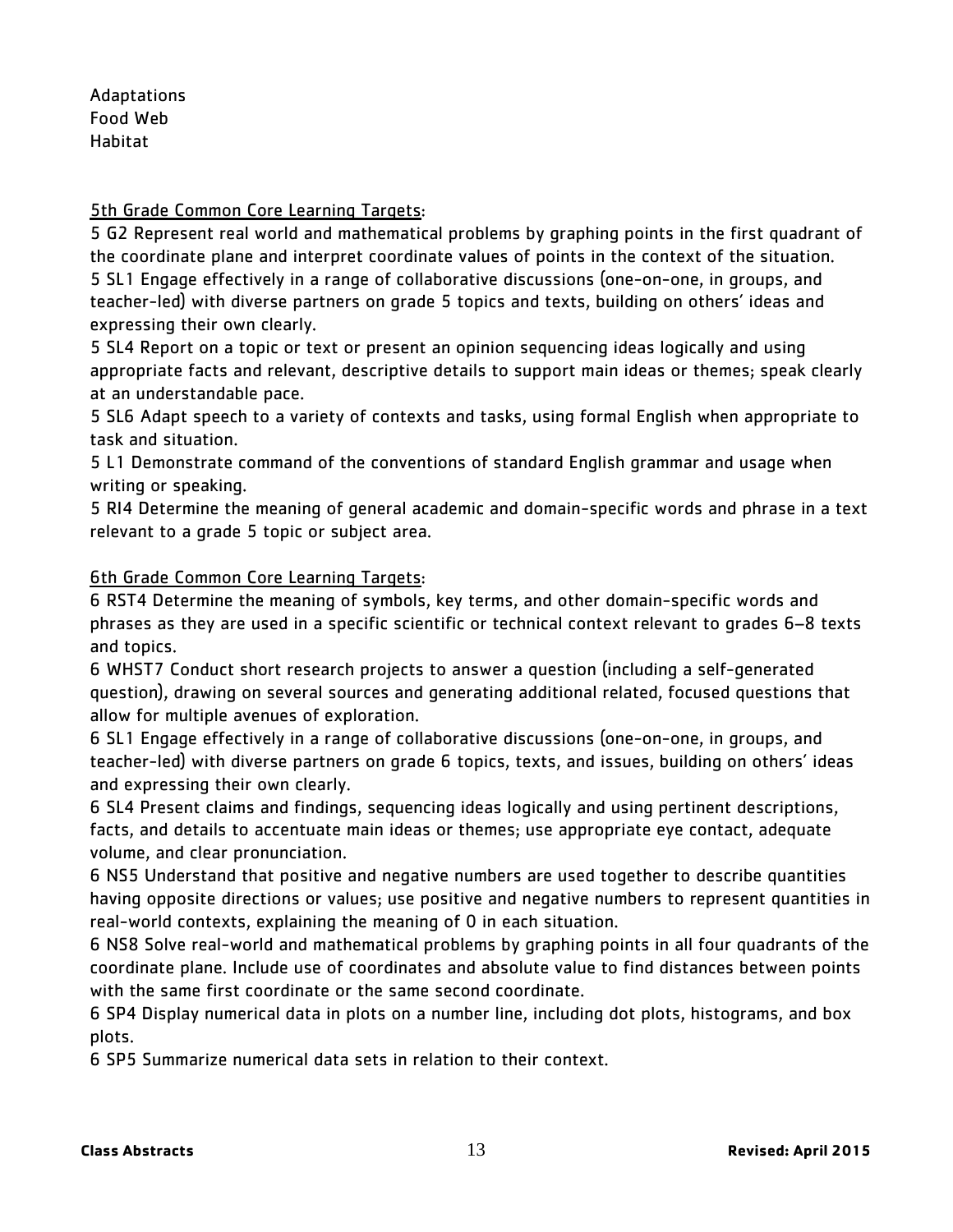## Garden And Sustainability

Location: Garden

## Possible Learning Outcomes:

Students are introduced to Camp Colman's organic garden to identify examples of sustainable living

Students gain an understanding of the relationships among people, land, and crops Students identify the energy cycle and be able to apply its function in their lives and communities Students are introduced to the concepts of reduce, reuse, and recycle along with the advantages and disadvantages of each

## Possible Activities:

The garden at Colman is used as a model for the energy and nutrient cycles. Students will be able to explore the sustainability of plants and people living together. They will learn what sustainable living means by using our garden as an example for discussion. Students will participate in handson activities such as planting, harvesting, tasting, composting, and recycling in the garden. Large harvests may go directly to Colman's kitchen to supplement meals.

## Main Vocabulary And Concepts:

**Sustainability** Energy Cycle (Producers, Consumers, Decomposers, and Sun) Compost Organic

## 5th Grade Common Core Learning Targets:

5 SL1 Engage effectively in a range of collaborative discussions (one-on-one, in groups, and teacher-led) with diverse partners on grade 5 topics and texts, building on others' ideas and expressing their own clearly.

5 SL4 Report on a topic or text or present an opinion sequencing ideas logically and using appropriate facts and relevant, descriptive details to support main ideas or themes; speak clearly at an understandable pace.

5 SL6 Adapt speech to a variety of contexts and tasks, using formal English when appropriate to task and situation.

5 L1 Demonstrate command of the conventions of standard English grammar and usage when writing or speaking.

5 RI4 Determine the meaning of general academic and domain-specific words and phrase in a text relevant to a grade 5 topic or subject area.

## 6th Grade Common Core Learning Targets:

6 RST4 Determine the meaning of symbols, key terms, and other domain-specific words and phrases as they are used in a specific scientific or technical context relevant to grades 6–8 texts and topics.

6 WHST7 Conduct short research projects to answer a question (including a self-generated question), drawing on several sources and generating additional related, focused questions that allow for multiple avenues of exploration.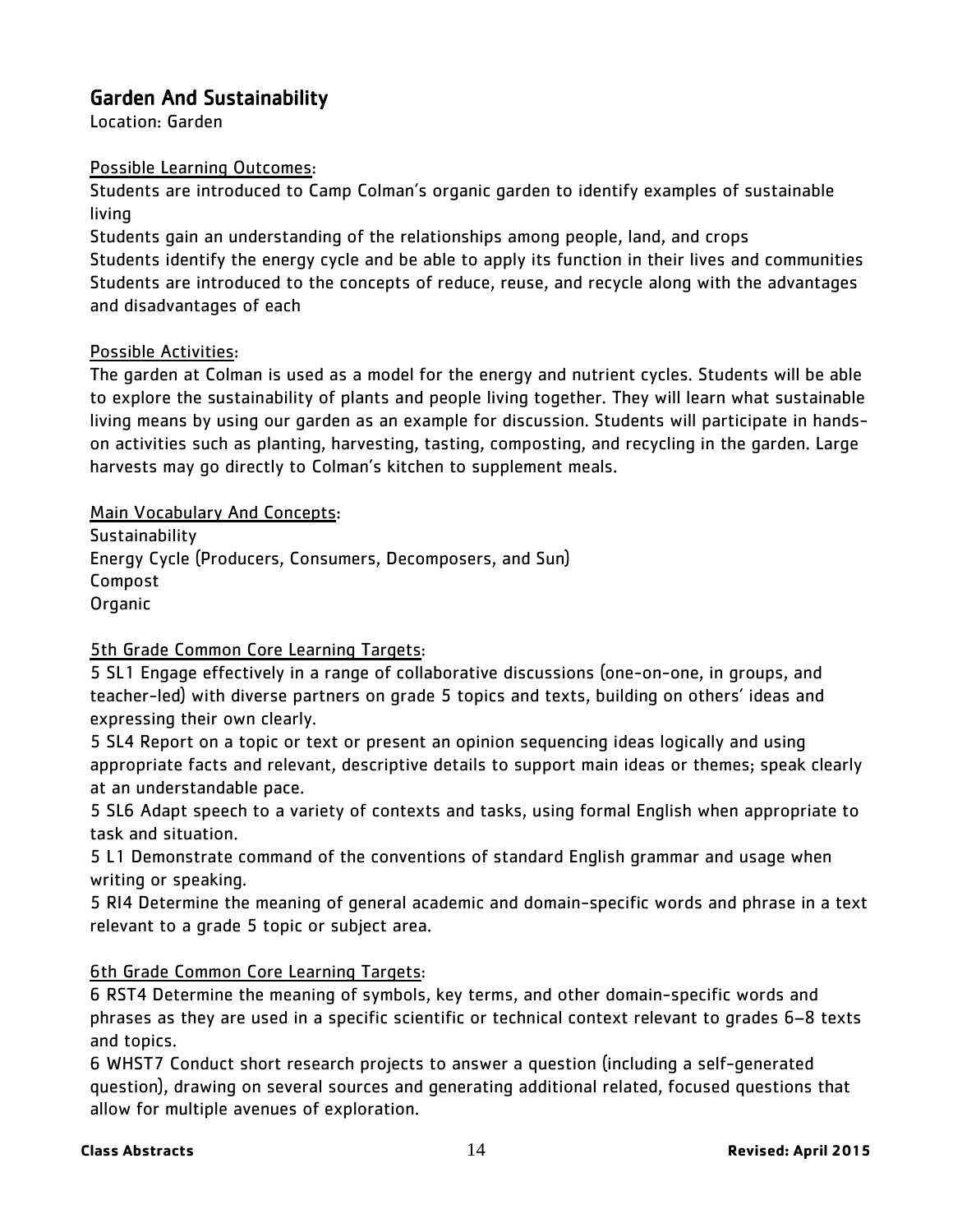6 SL1 Engage effectively in a range of collaborative discussions (one-on-one, in groups, and teacher-led) with diverse partners on grade 6 topics, texts, and issues, building on others' ideas and expressing their own clearly.

6 SL4 Present claims and findings, sequencing ideas logically and using pertinent descriptions, facts, and details to accentuate main ideas or themes; use appropriate eye contact, adequate volume, and clear pronunciation.

## Native Peoples

Location: Beach and Forest

Possible Learning Outcomes:

Learn history about the Native Peoples of the Puget Sound.

Discuss and explore natural resources of the Puget Sound and how humans have acquired them and benefited from them.

Discuss and practice the formation of spiritual, communal and cultural identity.

## Possible Activities:

Students may play games to learn about hunting, gathering, and resource use in the Puget Sound area. Students may listen to a story or do activities to learn about the history of oral tradition and the Lushootseed language. Students may learn about how Native Peoples connected to their environment and form their own connections.

#### Main Vocabulary And Concepts:

Hunter-Gatherer Lushootseed (Salish) Cultural Traditions Resource Use

## 5th Grade Common Core Learning Targets:

5 SL1 Engage effectively in a range of collaborative discussions (one-on-one, in groups, and teacher-led) with diverse partners on grade 5 topics and texts, building on others' ideas and expressing their own clearly.

5 SL4 Report on a topic or text or present an opinion sequencing ideas logically and using appropriate facts and relevant, descriptive details to support main ideas or themes; speak clearly at an understandable pace.

5 SL6 Adapt speech to a variety of contexts and tasks, using formal English when appropriate to task and situation.

5 L1 Demonstrate command of the conventions of standard English grammar and usage when writing or speaking.

5 RI4 Determine the meaning of general academic and domain-specific words and phrase in a text relevant to a grade 5 topic or subject area.

## 6th Grade Common Core Learning Targets: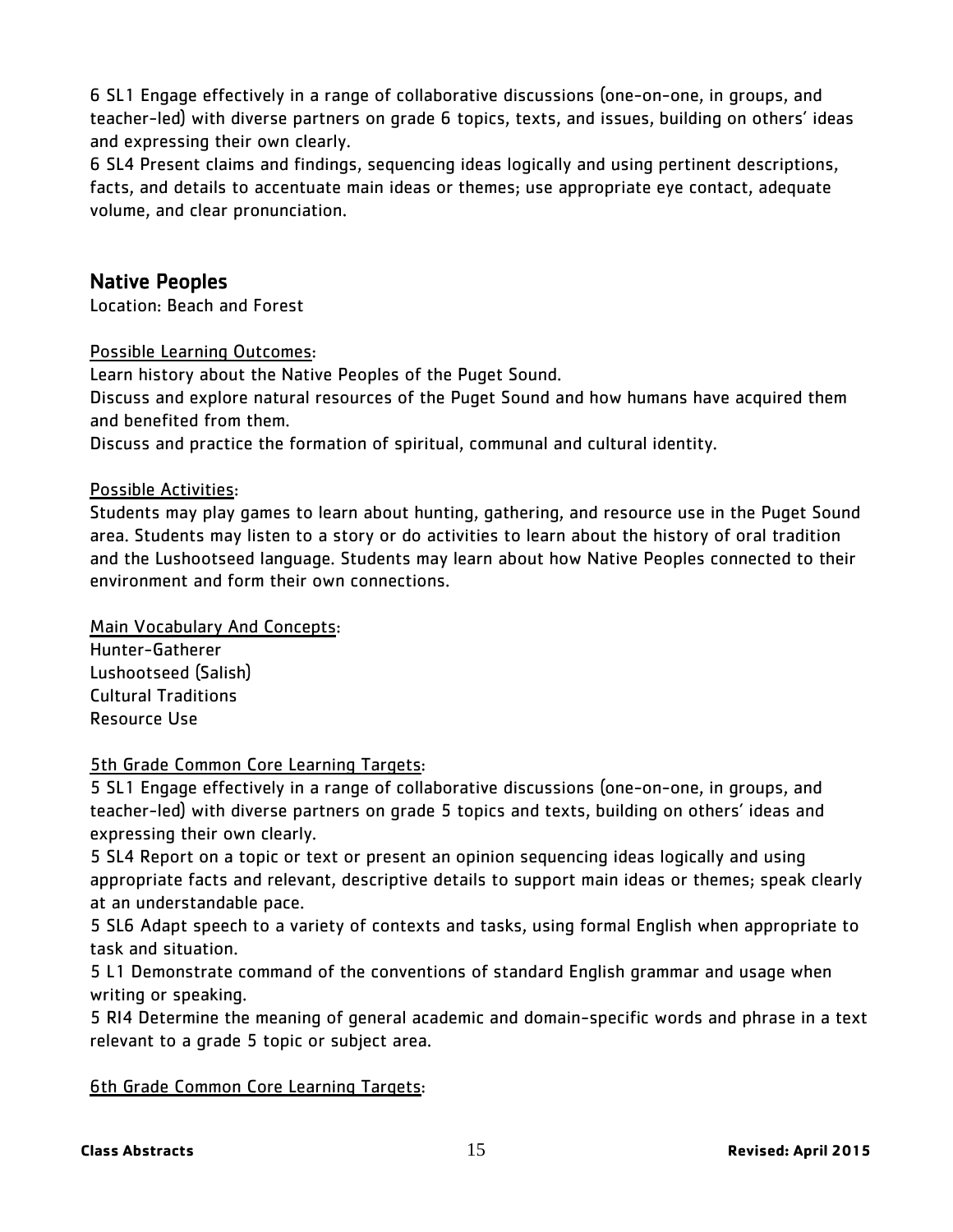6 SL1 Engage effectively in a range of collaborative discussions (one-on-one, in groups, and teacher-led) with diverse partners on grade 6 topics, texts, and issues, building on others' ideas and expressing their own clearly.

6 SL4 Present claims and findings, sequencing ideas logically and using pertinent descriptions, facts, and details to accentuate main ideas or themes; use appropriate eye contact, adequate volume, and clear pronunciation.

## Geology

Location: Beach and Forest

## Possible Learning Outcomes:

To identify three main categories of rock: Sedimentary, Metamorphic, and Igneous Learn about plate tectonics and the formation of Mt. Rainier and the Cascade and Olympic mountain ranges.

To understand the concept of geologic time.

Talk about different types and formation of shorelines.

Discuss ways in which humans impact the local and global geology.

## Possible Activities:

Students may spend time on the beach observing various types of rocks and geological formations visible from camp (the Olympic Mountains!). Students may do an activity with a geologic time line included important historic events. Students may act out various geologic concepts such as the layers of the earth or plate tectonics.

#### Main Vocabulary And Concepts:

Geologic Time Line Igneous, Sedimentary, and Metamorphic Rocks Layers of the Earth (Inner and outer core, mantle, crust, atmosphere) Plate Tectonics Cascade and Olympic Mountains

#### 5th Grade Common Core Learning Targets:

5 SL1 Engage effectively in a range of collaborative discussions (one-on-one, in groups, and teacher-led) with diverse partners on grade 5 topics and texts, building on others' ideas and expressing their own clearly.

5 SL4 Report on a topic or text or present an opinion sequencing ideas logically and using appropriate facts and relevant, descriptive details to support main ideas or themes; speak clearly at an understandable pace.

5 SL6 Adapt speech to a variety of contexts and tasks, using formal English when appropriate to task and situation.

5 L1 Demonstrate command of the conventions of standard English grammar and usage when writing or speaking.

5 RI4 Determine the meaning of general academic and domain-specific words and phrase in a text relevant to a grade 5 topic or subject area.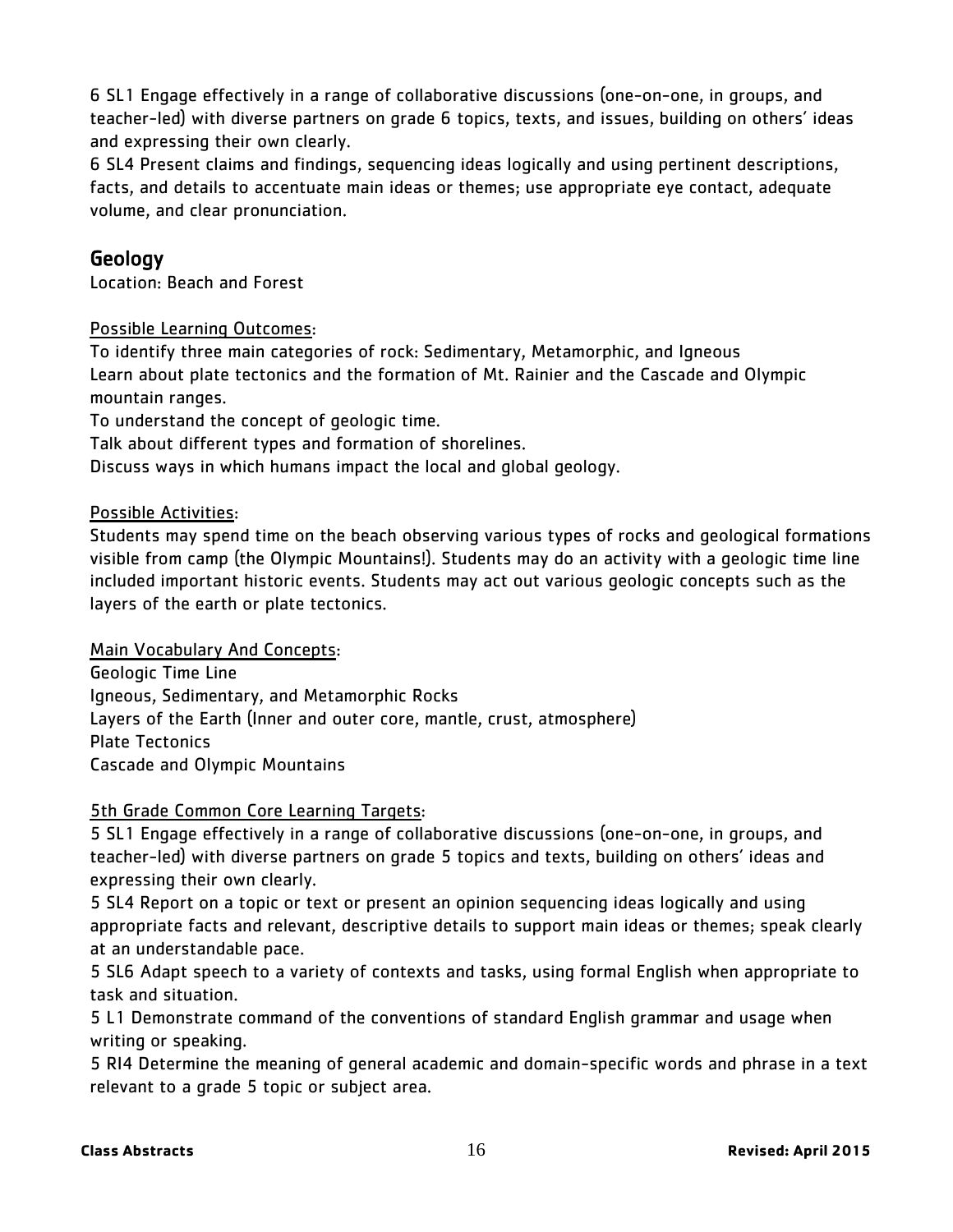6th Grade Common Core Learning Targets:

6 RST4 Determine the meaning of symbols, key terms, and other domain-specific words and phrases as they are used in a specific scientific or technical context relevant to grades 6–8 texts and topics.

6 WHST7 Conduct short research projects to answer a question (including a self-generated question), drawing on several sources and generating additional related, focused questions that allow for multiple avenues of exploration.

6 SL1 Engage effectively in a range of collaborative discussions (one-on-one, in groups, and teacher-led) with diverse partners on grade 6 topics, texts, and issues, building on others' ideas and expressing their own clearly.

6 SL4 Present claims and findings, sequencing ideas logically and using pertinent descriptions, facts, and details to accentuate main ideas or themes; use appropriate eye contact, adequate volume, and clear pronunciation.

6 NS5 Understand that positive and negative numbers are used together to describe quantities having opposite directions or values; use positive and negative numbers to represent quantities in real-world contexts, explaining the meaning of 0 in each situation.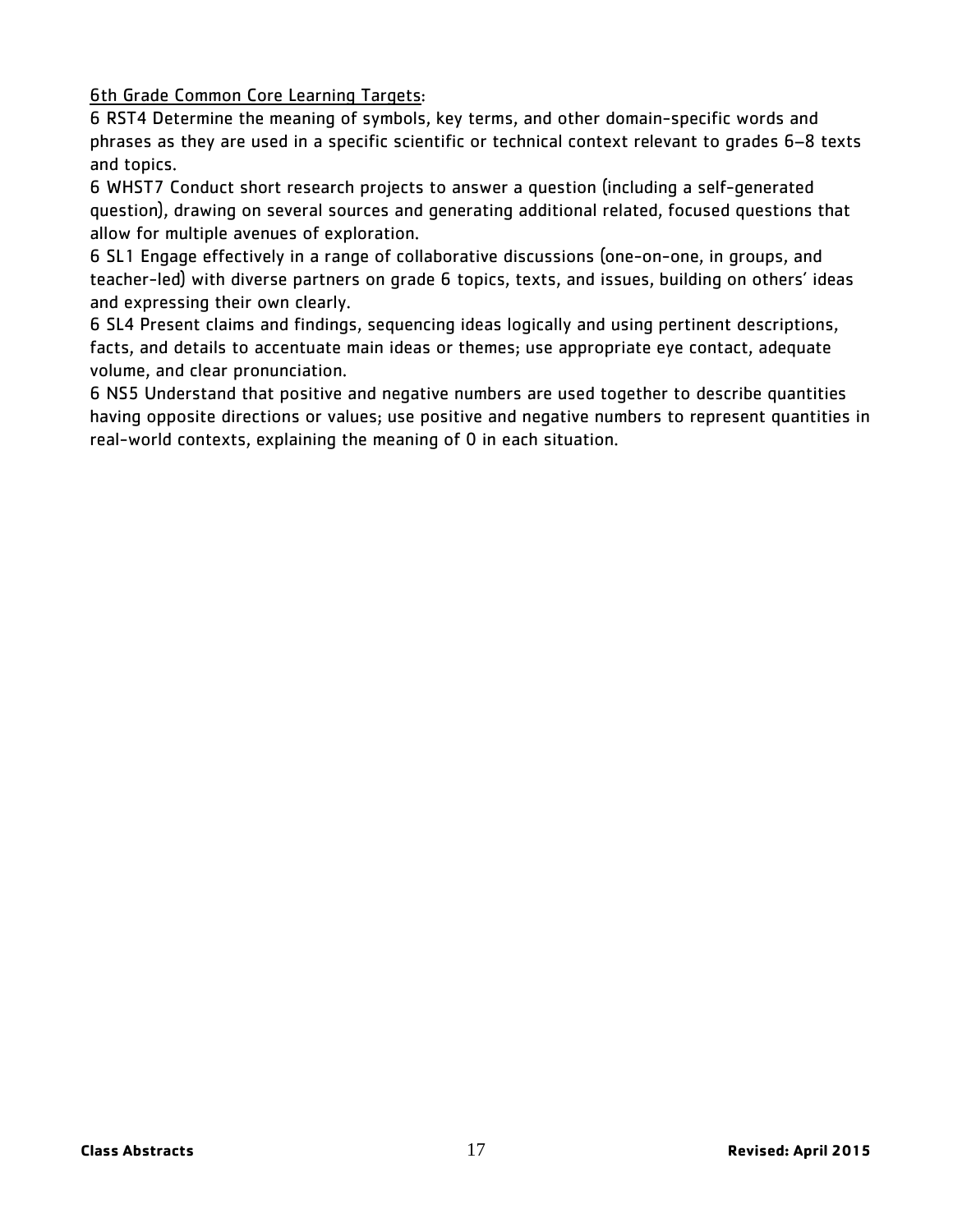# Outdoor Education

## Orienteering

Forest, and Map and Compass Sites

#### Possible Learning Outcomes:

Students identify the essential elements of a map and a compass Students complete an orienteering courses at Camp Colman Students use a compass to set bearings, travel distances, and find markers

#### Possible Activities:

Students learn to identify the parts of a compass. Students use the compass to move to different locations. To familiarize students with these materials, they will use compasses in playing games and hands-on activities.

Main Vocabulary And Concepts: Cardinal directions **Degrees** Dial Direction of travel arrow Magnetic needle Orienting arrow

#### 5th Grade Common Core Learning Targets:

5 SL1 Engage effectively in a range of collaborative discussions (one-on-one, in groups, and teacher-led) with diverse partners on grade 5 topics and texts, building on others' ideas and expressing their own clearly.

5 SL4 Report on a topic or text or present an opinion sequencing ideas logically and using appropriate facts and relevant, descriptive details to support main ideas or themes; speak clearly at an understandable pace.

5 SL6 Adapt speech to a variety of contexts and tasks, using formal English when appropriate to task and situation.

5 L1 Demonstrate command of the conventions of standard English grammar and usage when writing or speaking.

## 6th Grade Common Core Learning Targets:

6 RST 3 Follow precisely a multistep procedure when carrying out experiments, taking measurements, or performing technical tasks.

6 RST4 Determine the meaning of symbols, key terms, and other domain-specific words and phrases as they are used in a specific scientific or technical context relevant to grades 6–8 texts and topics.

6 SL1 Engage effectively in a range of collaborative discussions (one-on-one, in groups, and teacher-led) with diverse partners on grade 6 topics, texts, and issues, building on others' ideas and expressing their own clearly.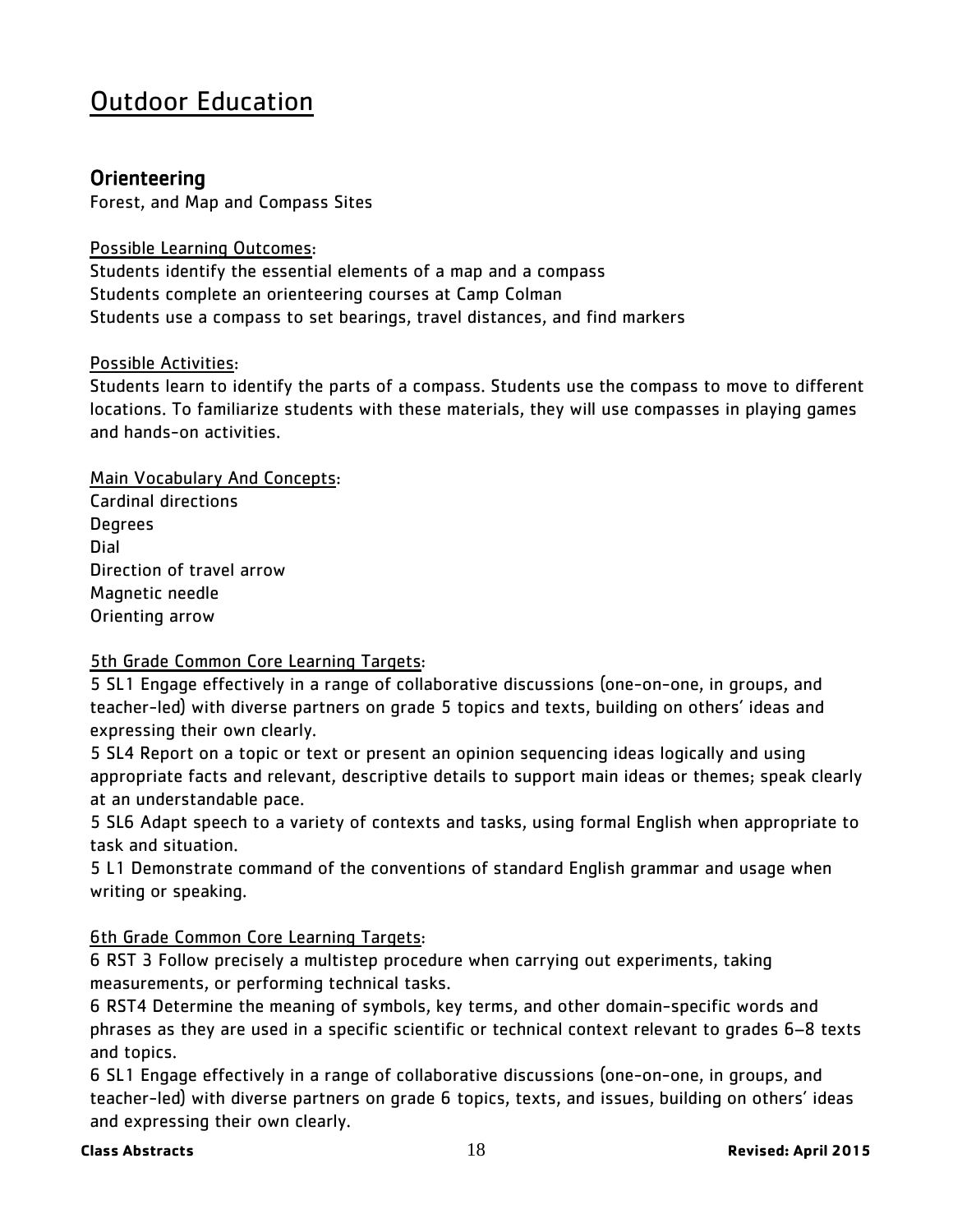6 SL4 Present claims and findings, sequencing ideas logically and using pertinent descriptions, facts, and details to accentuate main ideas or themes; use appropriate eye contact, adequate volume, and clear pronunciation.

6 NS5 Understand that positive and negative numbers are used together to describe quantities having opposite directions or values; use positive and negative numbers to represent quantities in real-world contexts, explaining the meaning of 0 in each situation.

6 SP5 Summarize numerical data sets in relation to their context.

## Canoeing

Location: The Lagoon \*Please select an alternative class if selecting canoeing. This is a weather dependent class.

## Possible Learning Outcomes:

Students learn about water, paddling, and safety and technical skills Students connect their marine ecosystem knowledge to canoeing Students practice the importance of communication and team-oriented tasks

## Possible Activities:

After learning about canoeing and water safety skills, students paddle on an instructor-led trip around the lagoon. Along the way, students ask questions about what they see on and around the water; instructors will answer these questions and pose others to students. Through this activity, students practice pod traveling and how they, as a group, need to be safe and are interdependent.

Please note that this class is weather dependent and may need to be called off for safety reasons if there is inclement weather. If the weather appears to be uncooperative, instructors will move to the alternative class that the teachers have previously selected.

#### Main Vocabulary And Concepts:

Parts of the Paddle Technical Skills Safe Boating

## 5th Grade Common Core Learning Targets:

5 SL1 Engage effectively in a range of collaborative discussions (one-on-one, in groups, and teacher-led) with diverse partners on grade 5 topics and texts, building on others' ideas and expressing their own clearly.

5 SL4 Report on a topic or text or present an opinion sequencing ideas logically and using appropriate facts and relevant, descriptive details to support main ideas or themes; speak clearly at an understandable pace.

5 SL6 Adapt speech to a variety of contexts and tasks, using formal English when appropriate to task and situation.

5 L1 Demonstrate command of the conventions of standard English grammar and usage when writing or speaking.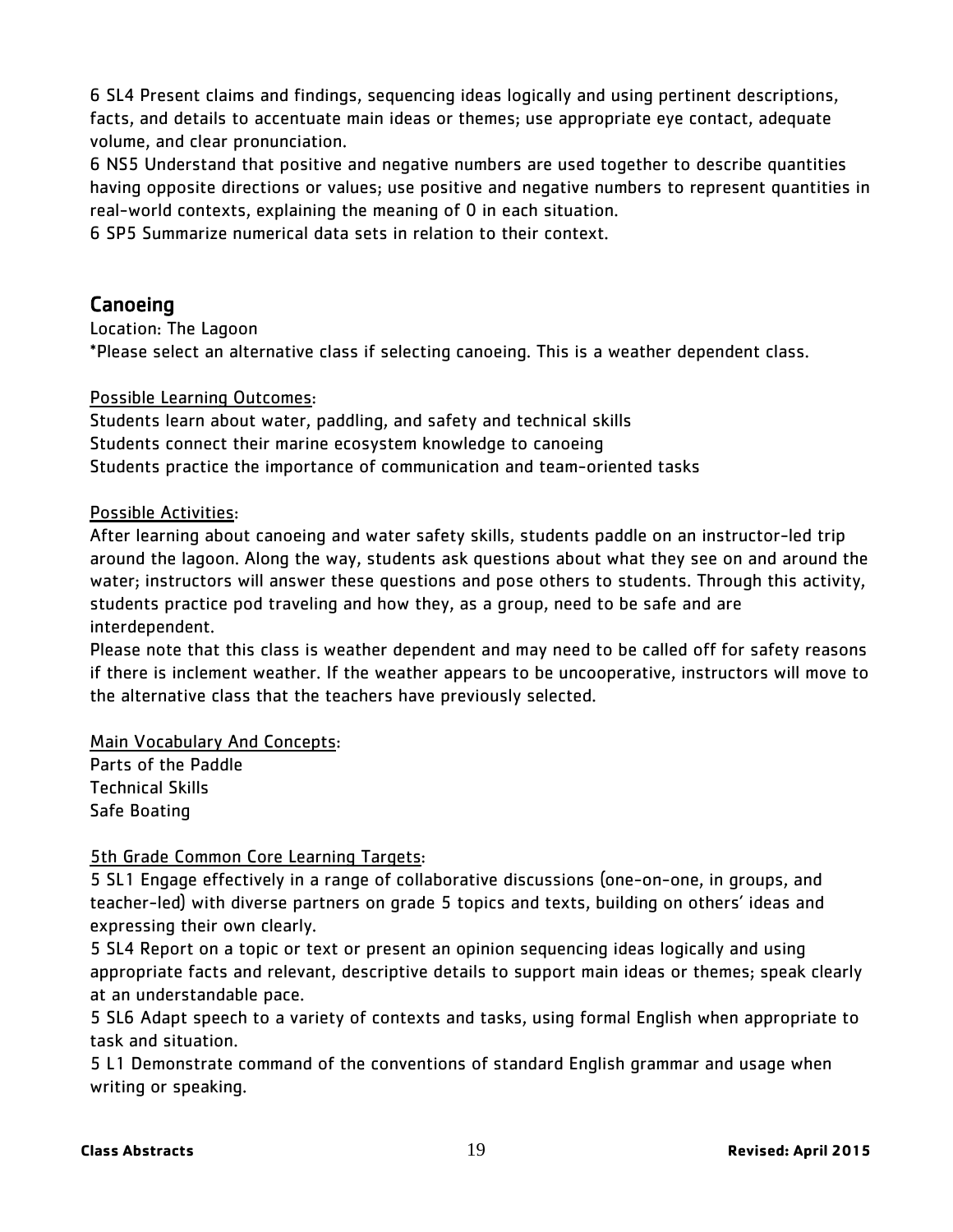## 6th Grade Common Core Learning Targets:

6 RST 3 Follow precisely a multistep procedure when carrying out experiments, taking measurements, or performing technical tasks.

6 SL1 Engage effectively in a range of collaborative discussions (one-on-one, in groups, and teacher-led) with diverse partners on grade 6 topics, texts, and issues, building on others' ideas and expressing their own clearly.

## Outdoor Wilderness Living Skills

Location: Beach and Forest

## Possible Learning Outcomes:

Students learn the 10 essential things to bring for wilderness travel Students learn basic outdoor skills such as fire building, setting up shelters, and wild edibles etc. Students explore ways to reduce their impact on the land while hiking and camping

## Possible Activities:

Students play games and participate in practicing outdoor living skills. This class helps to inform students about what materials they need in order to be safe while camping outdoors and how to experience the outdoors with minimum impact on their environment. Students may work in teams to build shelters and fires. If indicated beforehand, this class could be combined with map and compass skills.

## Main Vocabulary And Concepts:

Ten Essentials Shelter/Fire-Building Leave No Trace Human Impact

## 5th Grade Common Core Learning Targets:

5 SL1 Engage effectively in a range of collaborative discussions (one-on-one, in groups, and teacher-led) with diverse partners on grade 5 topics and texts, building on others' ideas and expressing their own clearly.

5 SL4 Report on a topic or text or present an opinion sequencing ideas logically and using appropriate facts and relevant, descriptive details to support main ideas or themes; speak clearly at an understandable pace.

5 SL6 Adapt speech to a variety of contexts and tasks, using formal English when appropriate to task and situation.

5 L1 Demonstrate command of the conventions of standard English grammar and usage when writing or speaking.

## 6th Grade Common Core Learning Targets:

6 RST3 Follow precisely a multistep procedure when carrying out experiments, taking measurements, or performing technical tasks.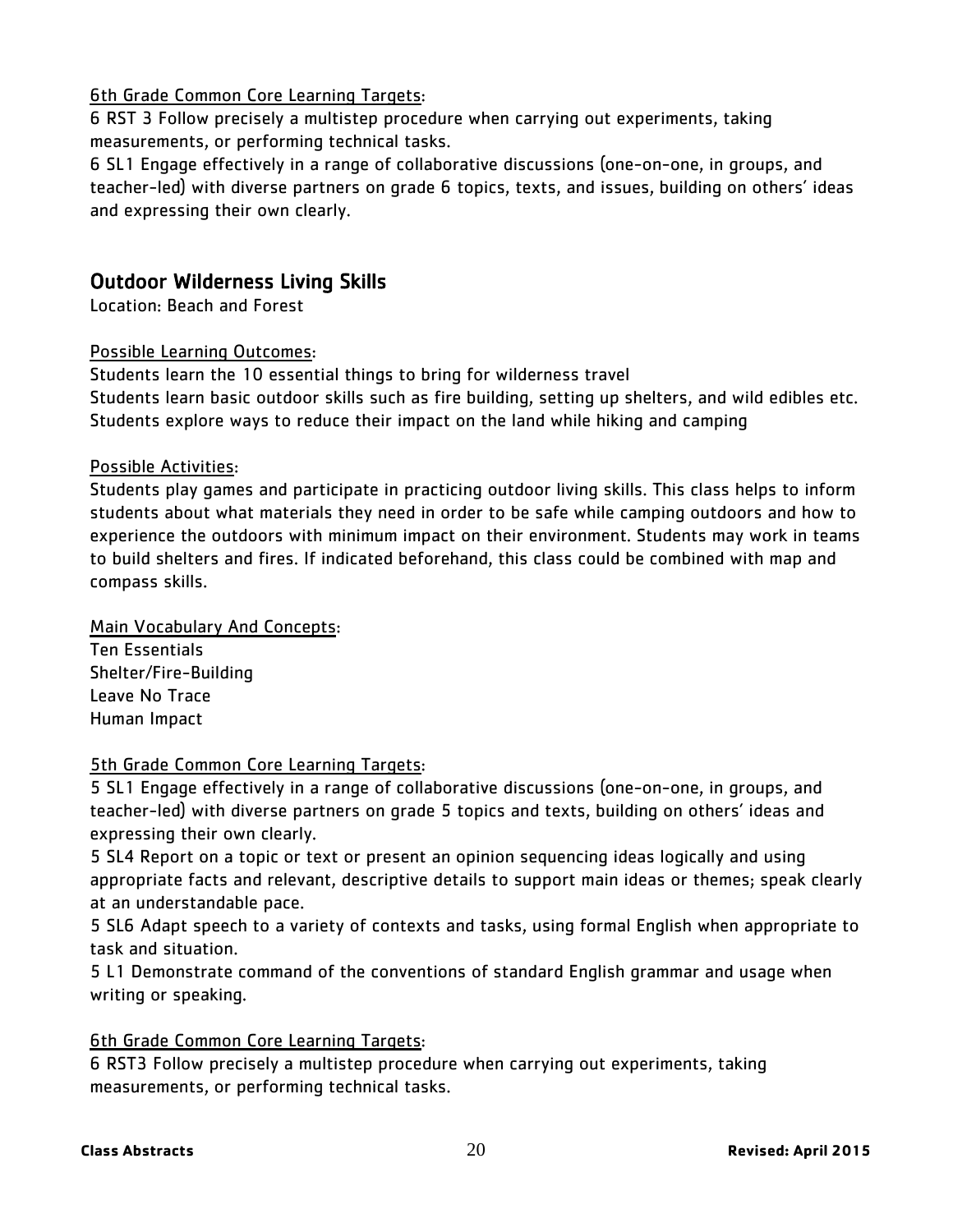6 SL1 Engage effectively in a range of collaborative discussions (one-on-one, in groups, and teacher-led) with diverse partners on grade 6 topics, texts, and issues, building on others' ideas and expressing their own clearly.

6 SL4 Present claims and findings, sequencing ideas logically and using pertinent descriptions, facts, and details to accentuate main ideas or themes; use appropriate eye contact, adequate volume, and clear pronunciation.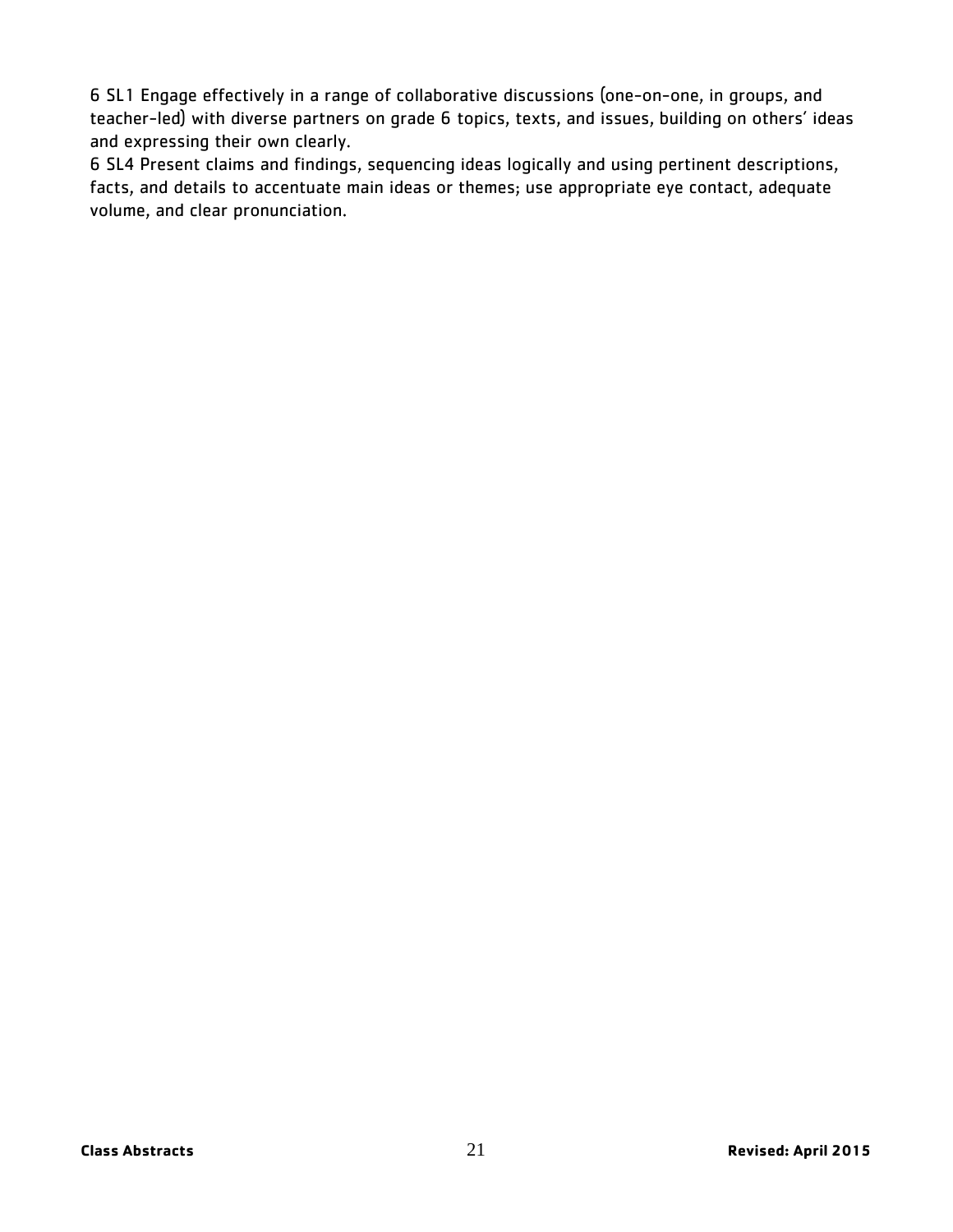# Challenge Education

## Challenge I (Teambuilding/Initiatives)

Location: Field Initiatives

## Possible Learning Outcomes:

Students will develop group cooperation and group communication skills by facing challenging activities

Students will practice constructive group problem solving skills Students will debrief these activities

## Possible Activities:

In these classes, students work together to solve physical and mental problems. The group starts with simple problems requiring basic communication and problem solving skills. Activities range from non-prop and prop initiatives (use of physical items to facilitate the activity) to group efforts on a low element initiative course. Progression through the elements is dependent on the group's ability to work together safely.

The program director will be happy to work with you on this to define goals for the groups and the instructors are trained to help the group achieve those goals by using sequenced activities and lesson plans specific to the groups needs. The Colman staff is ultimately responsible for the logical progression of activities the students will encounter and may not attempt some elements if the team is not physically, emotionally or socially ready for it. There are several factors that determine a groups" readiness to progress to more challenging activities and the instructors will attempt to meet the groups" needs while also making sure that all students are safe at all times.

#### Main Vocabulary And Concepts:

Listening Problem Solving Cooperation Challenge by Choice

## 5th Grade Common Core Learning Targets:

5 SL1 Engage effectively in a range of collaborative discussions (one-on-one, in groups, and teacher-led) with diverse partners on grade 5 topics and texts, building on others' ideas and expressing their own clearly.

5 SL4 Report on a topic or text or present an opinion sequencing ideas logically and using appropriate facts and relevant, descriptive details to support main ideas or themes; speak clearly at an understandable pace.

5 SL6 Adapt speech to a variety of contexts and tasks, using formal English when appropriate to task and situation.

5 L1 Demonstrate command of the conventions of standard English grammar and usage when writing or speaking.

6th Grade Common Core Learning Targets: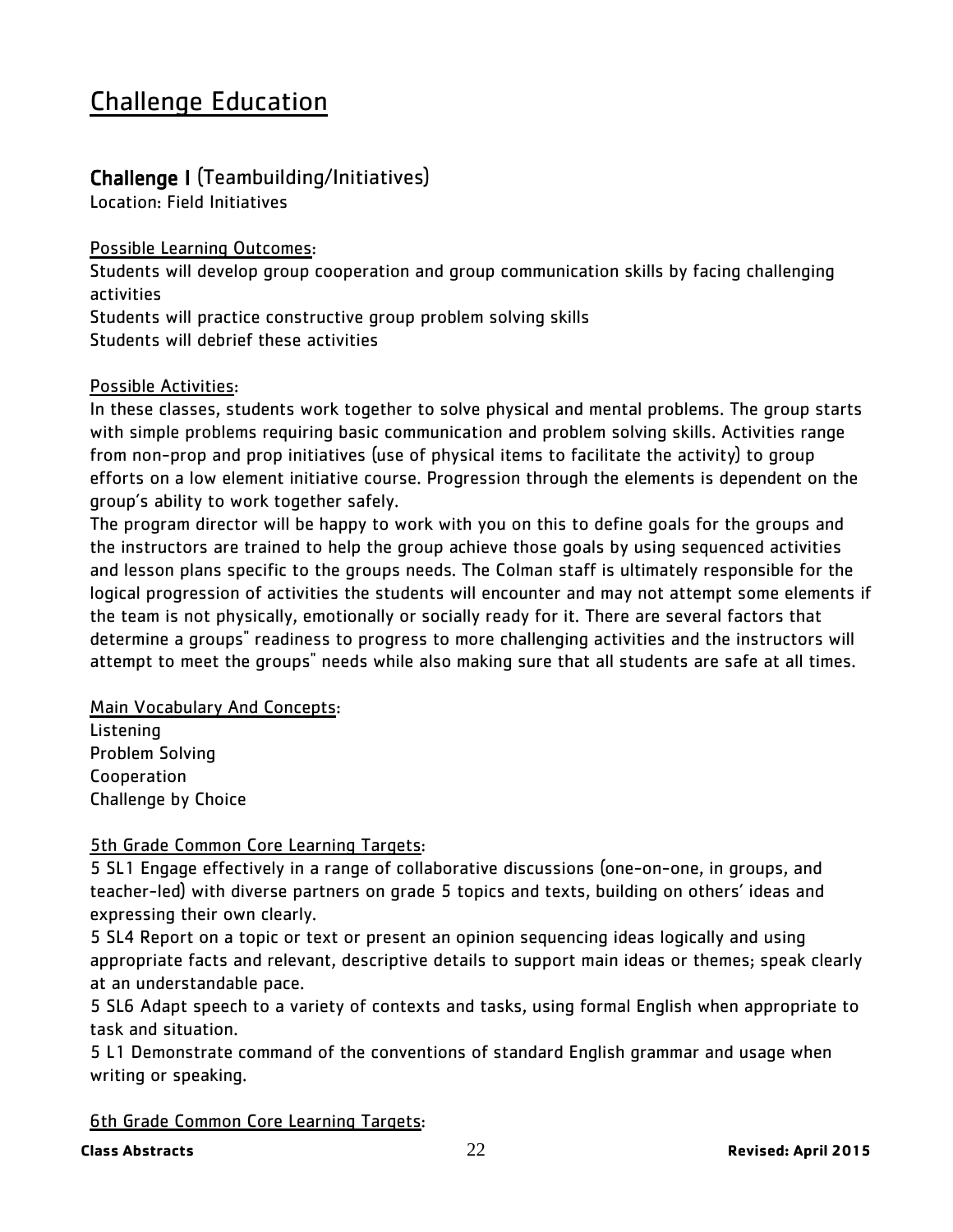6 RST3 Follow precisely a multistep procedure when carrying out experiments, taking measurements, or performing technical tasks.

6 SL1 Engage effectively in a range of collaborative discussions (one-on-one, in groups, and teacher-led) with diverse partners on grade 6 topics, texts, and issues, building on others' ideas and expressing their own clearly.

6 SL4 Present claims and findings, sequencing ideas logically and using pertinent descriptions, facts, and details to accentuate main ideas or themes; use appropriate eye contact, adequate volume, and clear pronunciation.

## Challenge II (Teambuilding/Initiatives)

Prerequisite: Challenge I Location: Low ropes

## Possible Learning Outcomes:

Students will continue to develop group cooperation and group communication skills by facing challenging activities on low ropes elements

Students will practice constructive group problem solving skills

Students will debrief these activities

#### Possible Activities:

In these classes, students work together to solve physical and mental problems. Groups will build upon skills gained throughout Challenge I. Groups will move to more difficult problems requiring trust and strong reliance on each other. The course is composed of obstacles that require the groups to cooperatively problem solve and devise safe and effective solutions. Progression through the elements is dependent on the group's ability to work together safely. The program director will be happy to work with you on this to define goals for the groups and the instructors are trained to help the group achieve those goals by using sequenced activities and lesson plans specific to the group's needs. The Colman staff is ultimately responsible for the logical progression of activities the students will encounter and may not attempt some elements if the team is not physically, emotionally or socially ready for it. There are several factors that determine a groups" readiness to progress to more challenging activities and the instructors will attempt to meet the groups" needs while also making sure that all students are safe at all times.

#### Main Vocabulary And Concepts:

Listening Problem Solving Cooperation Challenge by Choice

## 5th Grade Common Core Learning Targets:

5 SL1 Engage effectively in a range of collaborative discussions (one-on-one, in groups, and teacher-led) with diverse partners on grade 5 topics and texts, building on others' ideas and expressing their own clearly.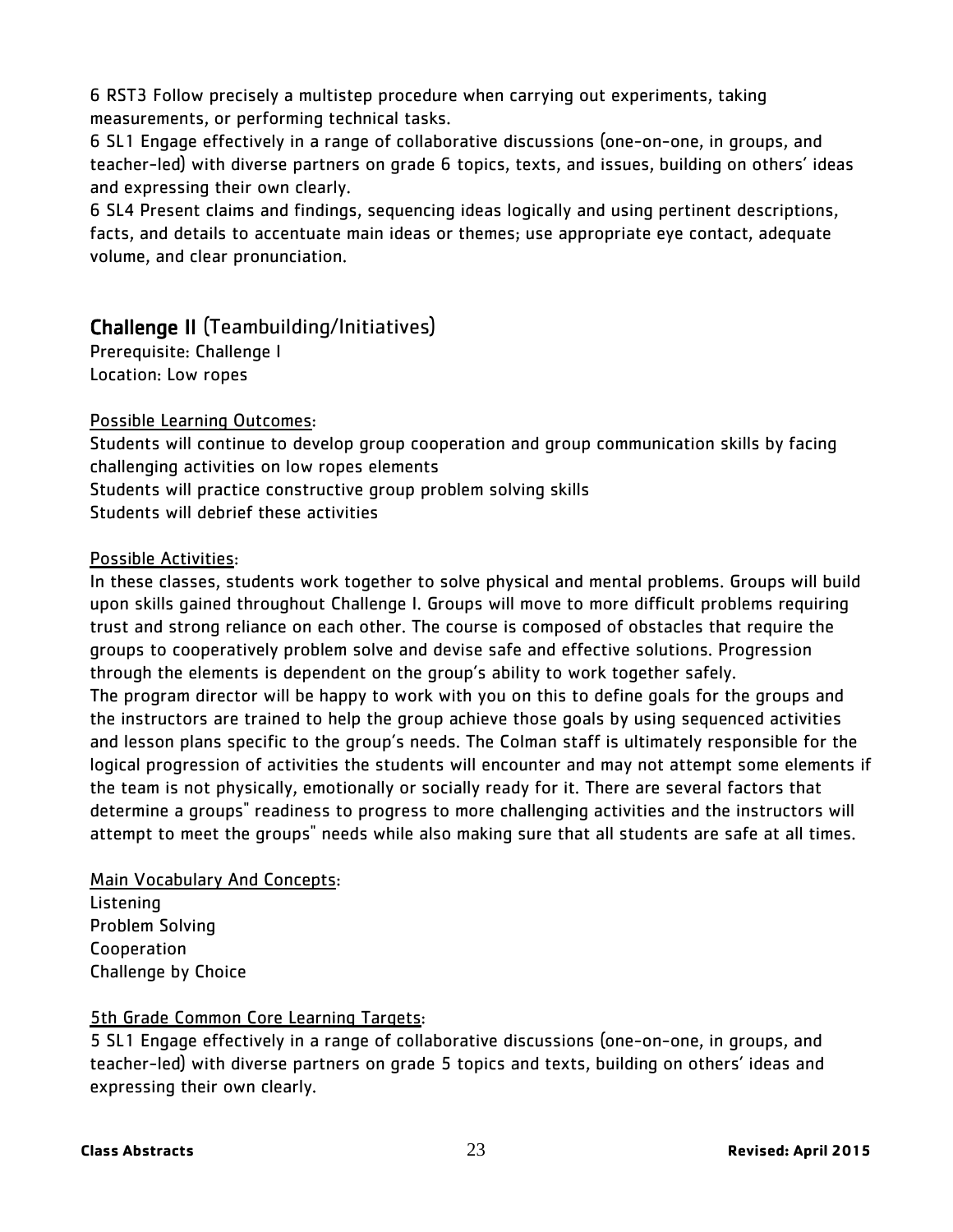5 SL4 Report on a topic or text or present an opinion sequencing ideas logically and using appropriate facts and relevant, descriptive details to support main ideas or themes; speak clearly at an understandable pace.

5 SL6 Adapt speech to a variety of contexts and tasks, using formal English when appropriate to task and situation.

5 L1 Demonstrate command of the conventions of standard English grammar and usage when writing or speaking.

## 6th Grade Common Core Learning Targets:

6 RST3 Follow precisely a multistep procedure when carrying out experiments, taking measurements, or performing technical tasks.

6 SL1 Engage effectively in a range of collaborative discussions (one-on-one, in groups, and teacher-led) with diverse partners on grade 6 topics, texts, and issues, building on others' ideas and expressing their own clearly.

6 SL4 Present claims and findings, sequencing ideas logically and using pertinent descriptions, facts, and details to accentuate main ideas or themes; use appropriate eye contact, adequate volume, and clear pronunciation.

## Climbing Tower

Capacity: 16 students maximum Location: Climbing Tower

Possible Learning Outcomes:

Students are exposed to a challenging experience where they will gain insight into their abilities and self- perception

Students understand that all individuals have different challenges and goals

Students practice supporting one another by helping each other reach goals and providing encouragement in their endeavors regardless of the outcome.

Students relate their skills and process use in the climbing wall to other areas of their lives

## Possible Activities:

Students climb an outdoor climbing tower consisting of various hand and foot holds. This activity, while very safe, provides a sense of perceived risk and generates a great feeling of accomplishment for those who choose to accept the challenge. The climbing wall, for some students, is a physical challenge. The climber is in a harness and belayed by a team of participants or an instructor. Each participant requires steady support from the rest of the group. Afterwards, staff facilitates a debriefing discussion to help students process their experience and express their feelings.

Main Vocabulary And Concepts:

Challenge by Choice Helmet and Harness Belaying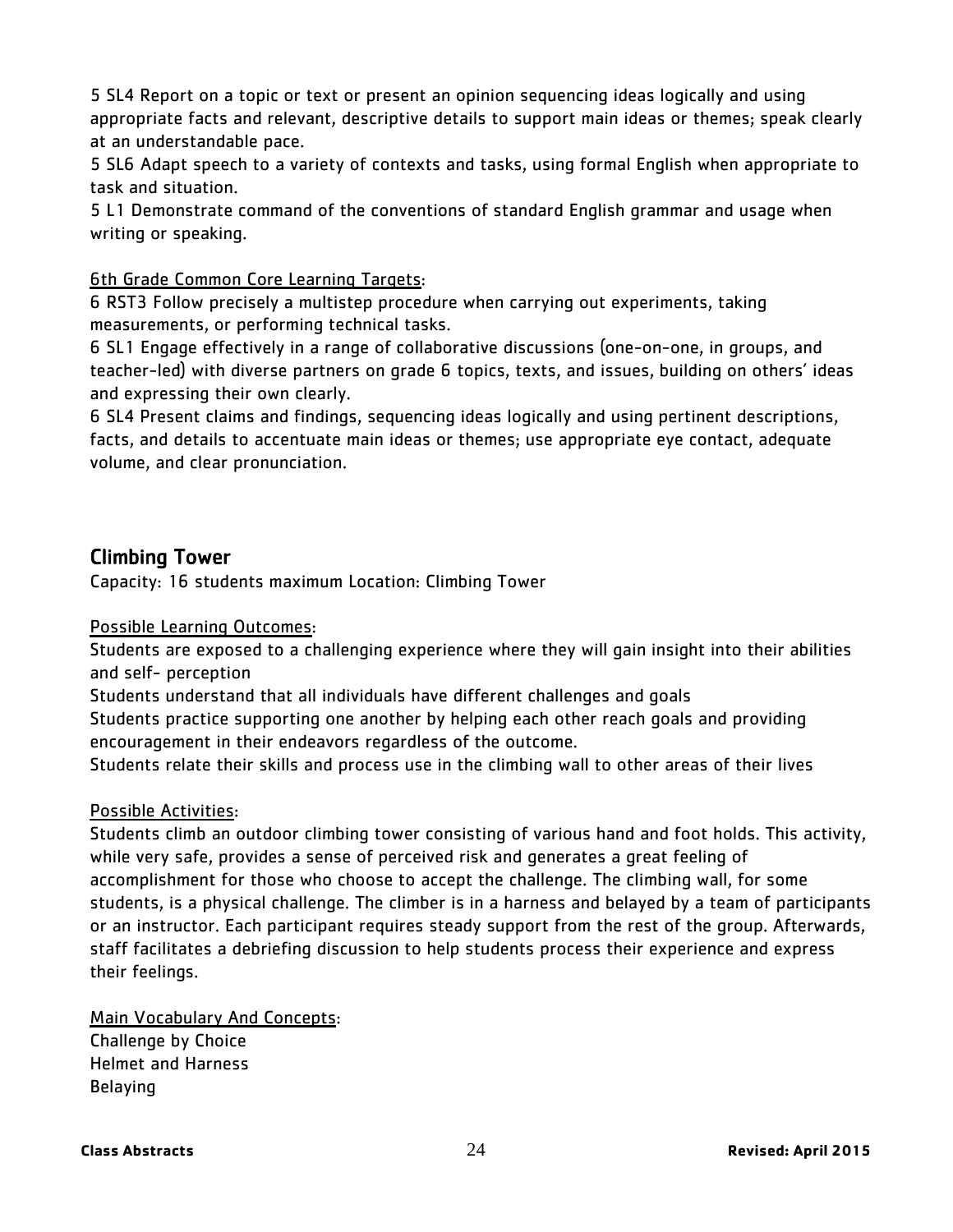5th Grade Common Core Learning Targets:

5 SL1 Engage effectively in a range of collaborative discussions (one-on-one, in groups, and teacher-led) with diverse partners on grade 5 topics and texts, building on others' ideas and expressing their own clearly.

5 SL4 Report on a topic or text or present an opinion sequencing ideas logically and using appropriate facts and relevant, descriptive details to support main ideas or themes; speak clearly at an understandable pace.

5 SL6 Adapt speech to a variety of contexts and tasks, using formal English when appropriate to task and situation.

5 L1 Demonstrate command of the conventions of standard English grammar and usage when writing or speaking.

## 6th Grade Common Core Learning Targets:

6 RST3 Follow precisely a multistep procedure when carrying out experiments, taking measurements, or performing technical tasks.

6 SL1 Engage effectively in a range of collaborative discussions (one-on-one, in groups, and teacher-led) with diverse partners on grade 6 topics, texts, and issues, building on others' ideas and expressing their own clearly.

6 SL4 Present claims and findings, sequencing ideas logically and using pertinent descriptions, facts, and details to accentuate main ideas or themes; use appropriate eye contact, adequate volume, and clear pronunciation.

## Catwalk Log

Capacity: 16 students maximum

Location: The High Ropes Course

\*This class can take up to 2 ½ hours to complete. Please consult with OEE Director before electing this class for students. Please note the suggested minimum age is 7th grade.

## Possible Learning Outcomes:

Students are exposed to a challenging experience where they will gain insight into their abilities and self- perception

Students understand that all individuals have different challenges and goals

Students practice supporting one another by helping each other reach their goals and providing encouragement in their endeavors regardless of the outcome.

Students relate their skills and process use in the climbing wall to other areas of their lives POSSIBLE ACTIVITIES:

This activity, while very safe, provides a sense of perceived risk and generates a great feeling of accomplishment for those who choose to accept the challenge. Students climb a tree to a height of 35 feet where they have the opportunity to walk across a 25 foot log suspended between two trees. Students set their own goals can choose to climb partially up the tree, across the log, go blindfolded, or even backwards. Students are in harness and belayed by two teams. Each participant requires steady support from the rest of the group. Afterwards, staff facilitates a debriefing discussion to help students process their experience and express their feelings.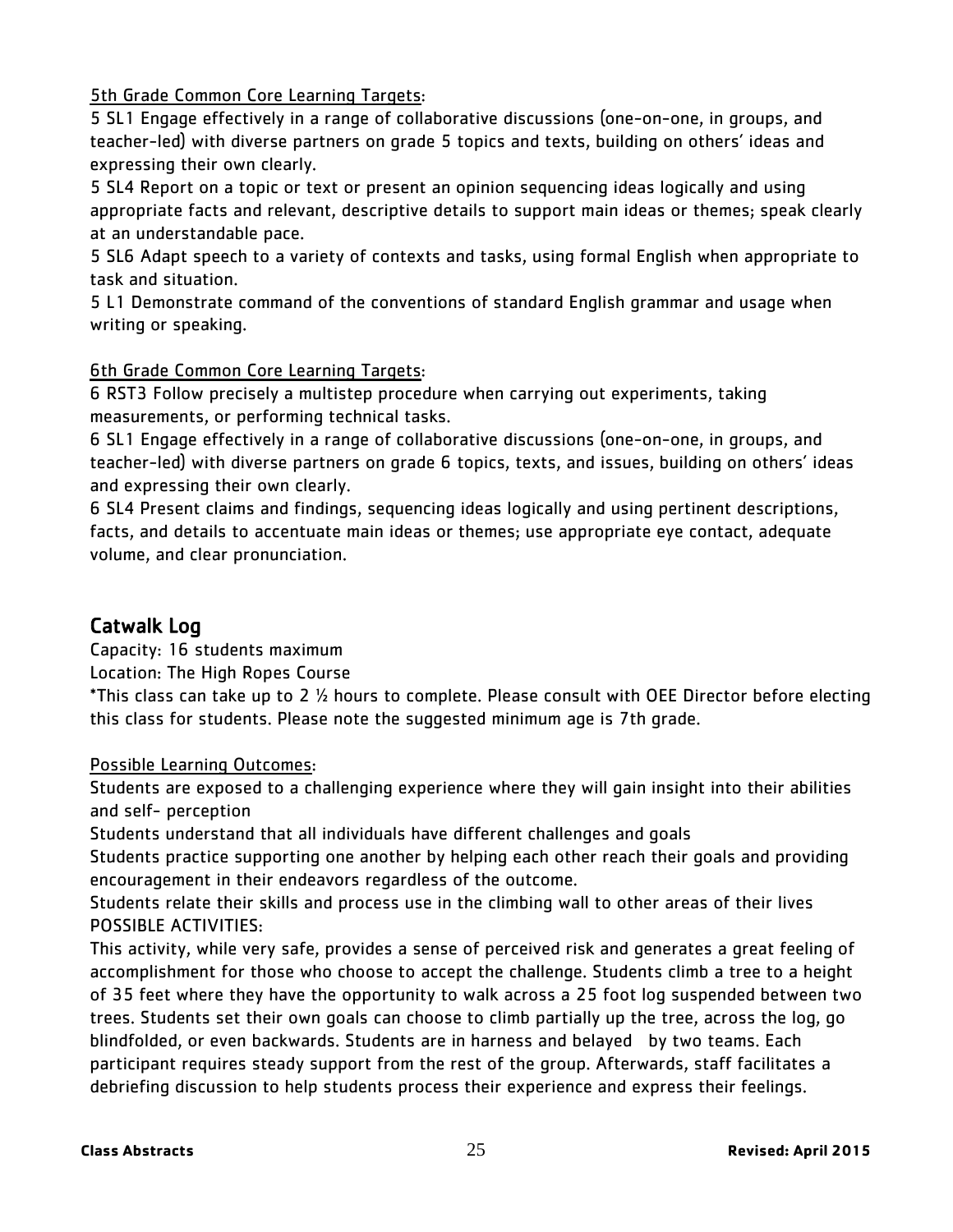Main Vocabulary And Concepts: Challenge by Choice Helmet and Harness Belaying

5th Grade Common Core Learning Targets:

5 SL1 Engage effectively in a range of collaborative discussions (one-on-one, in groups, and teacher-led) with diverse partners on grade 5 topics and texts, building on others' ideas and expressing their own clearly.

5 SL4 Report on a topic or text or present an opinion sequencing ideas logically and using appropriate facts and relevant, descriptive details to support main ideas or themes; speak clearly at an understandable pace.

5 SL6 Adapt speech to a variety of contexts and tasks, using formal English when appropriate to task and situation.

5 L1 Demonstrate command of the conventions of standard English grammar and usage when writing or speaking.

## 6th Grade Common Core Learning Targets:

6 RST3 Follow precisely a multistep procedure when carrying out experiments, taking measurements, or performing technical tasks.

6 SL1 Engage effectively in a range of collaborative discussions (one-on-one, in groups, and teacher-led) with diverse partners on grade 6 topics, texts, and issues, building on others' ideas and expressing their own clearly.

6 SL4 Present claims and findings, sequencing ideas logically and using pertinent descriptions, facts, and details to accentuate main ideas or themes; use appropriate eye contact, adequate volume, and clear pronunciation.

## Vertical Playpen

Capacity: 16 students maximum (grades 7-12) Location: High Ropes Course \*Please note the suggested minimum age is 7th grade.

## Possible Learning Outcomes:

Students can work together to practice supporting one another by helping each other reach their goals and providing encouragement in their endeavors regardless of the outcome Students can be exposed to a challenging experience where they can gain insight into their abilities and self-perception

Students can understand that all individuals have different challenges and goals Students can relate their skills and process use in the high ropes course to other areas of their lives

Possible Activities: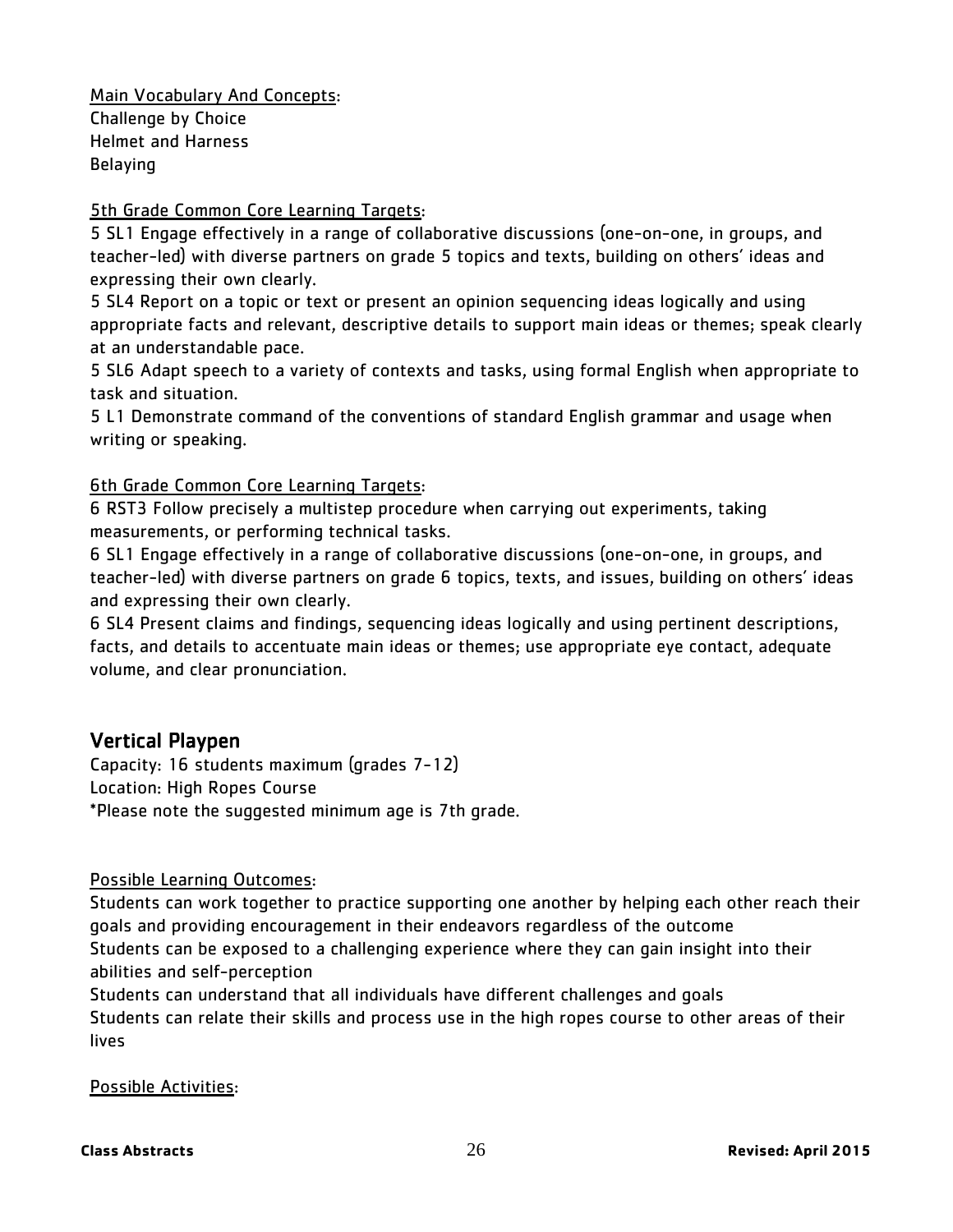All participants use safety equipment: helmets, belay lines, harnesses, and other climbing safety gear. This activity, while very safe, provides a sense of perceived risk for those who choose to take on this challenge. Each participant requires steady support from the rest of the group. Afterwards, staff facilitates a debriefing discussion to help students process their experience and express their feelings. At least two adult chaperones are required for this activity. A team of three students will collaborate as a team to climb a vertical jungle gym, which is hung in between two trees. While one team is climbing, staff supervises the other students as they work together in teams to belay their classmates. This activity pinpoints and stresses the necessity of cooperation, communication, and problem solving skills to accomplish a task.

## Main Vocabulary And Concepts:

 Challenge by Choice Helmet, Harness, and Belaying Group Work

## 5th Grade Common Core Learning Targets:

5 SL1 Engage effectively in a range of collaborative discussions (one-on-one, in groups, and teacher-led) with diverse partners on grade 5 topics and texts, building on others' ideas and expressing their own clearly.

5 SL4 Report on a topic or text or present an opinion sequencing ideas logically and using appropriate facts and relevant, descriptive details to support main ideas or themes; speak clearly at an understandable pace.

5 SL6 Adapt speech to a variety of contexts and tasks, using formal English when appropriate to task and situation.

5 L1 Demonstrate command of the conventions of standard English grammar and usage when writing or speaking.

## 6th Grade Common Core Learning Targets:

6 RST3 Follow precisely a multistep procedure when carrying out experiments, taking measurements, or performing technical tasks.

6 SL1 Engage effectively in a range of collaborative discussions (one-on-one, in groups, and teacher-led) with diverse partners on grade 6 topics, texts, and issues, building on others' ideas and expressing their own clearly.

6 SL4 Present claims and findings, sequencing ideas logically and using pertinent descriptions, facts, and details to accentuate main ideas or themes; use appropriate eye contact, adequate volume, and clear pronunciation.

## The Beast

Capacity: No student maximum Location: Campfire Pit or Morris Room

Possible Learning Outcomes:

Students will realize the importance of clear, concise communication Students will learn to use descriptive language